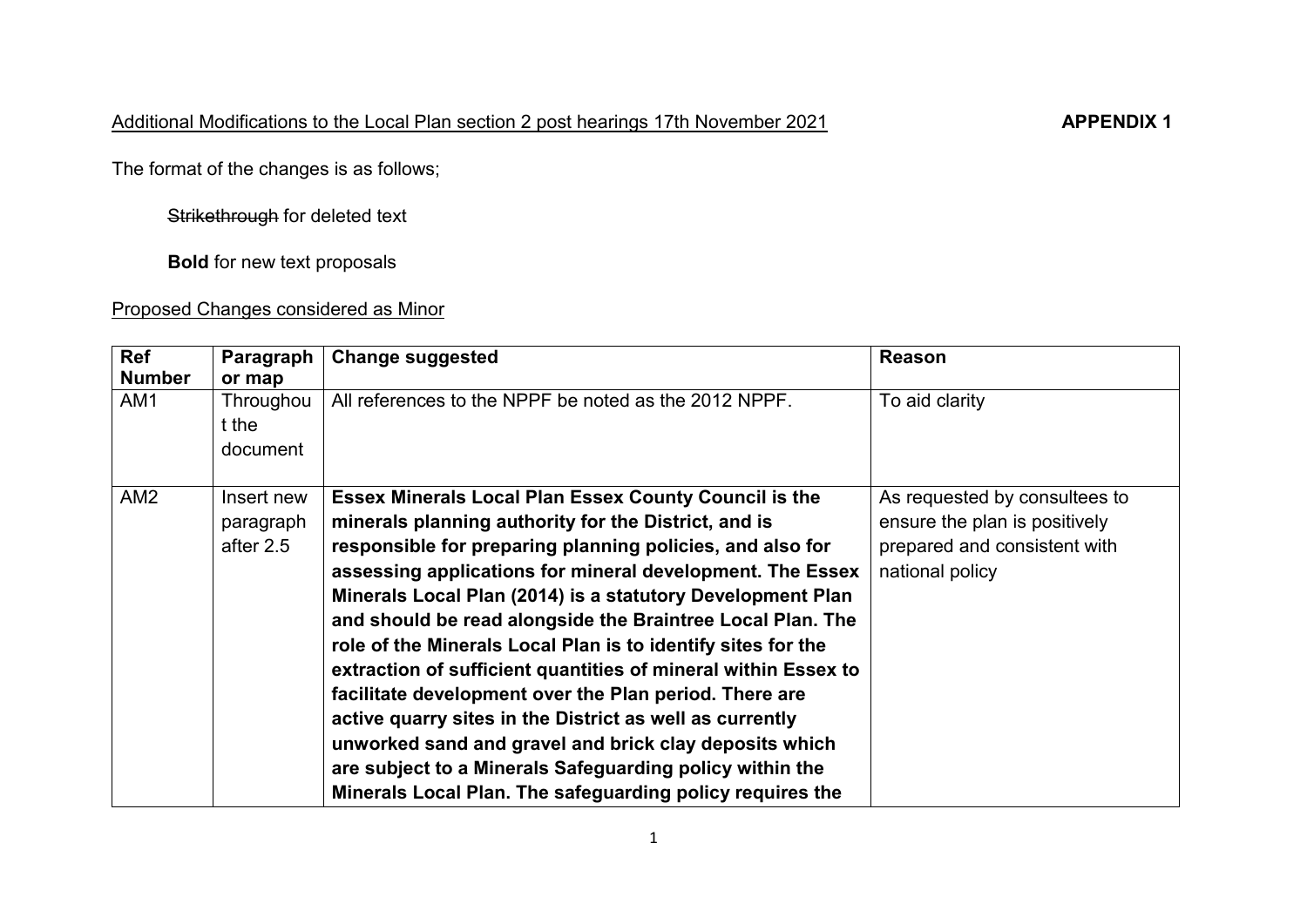| minerals planning authority Essex County Council - to be     |  |
|--------------------------------------------------------------|--|
| consulted on development proposals covering 5 hectares       |  |
| or more within the sand and gravel minerals safeguarding     |  |
| area and greater than one dwelling for the brick clay        |  |
| safeguarded area. The Minerals Safeguarding Areas within     |  |
| Braintree District are shown on the Policies Map (Inset 70). |  |
| Regard should be had to the requirements of the Minerals     |  |
| Local Plan where a development falls within a Minerals       |  |
| Safeguarding Area. The Minerals Local Plan also              |  |
| designates Mineral Consultation Areas at a distance of 250   |  |
| metres around active quarries, mineral infrastructure and    |  |
| mineral deposits permitted for extraction. Essex County      |  |
| Council will be required to be consulted on all non-mineral  |  |
| related development within these areas. Essex and            |  |
| Southend-on-Sea Waste Local Plan Essex County Council        |  |
| is the waste planning authority for the District, and is     |  |
| responsible for preparing planning policies, and also for    |  |
| assessing applications for waste management                  |  |
| development. The Essex and Southend-on-Sea Waste Local       |  |
| Plan (2017) is a statutory Development Plan which should     |  |
| be read alongside the Braintree Local Plan. It sets out      |  |
| where and how waste management developments can              |  |
| occur, and is the planning policy against which waste        |  |
| management development planning applications are             |  |
| assessed. The Waste Local Plan allocates new waste           |  |
| development at Rivenhall. It also identifies Areas of Search |  |
| to meet the need for additional small scale waste            |  |
| management facilities. These Areas of Search are existing    |  |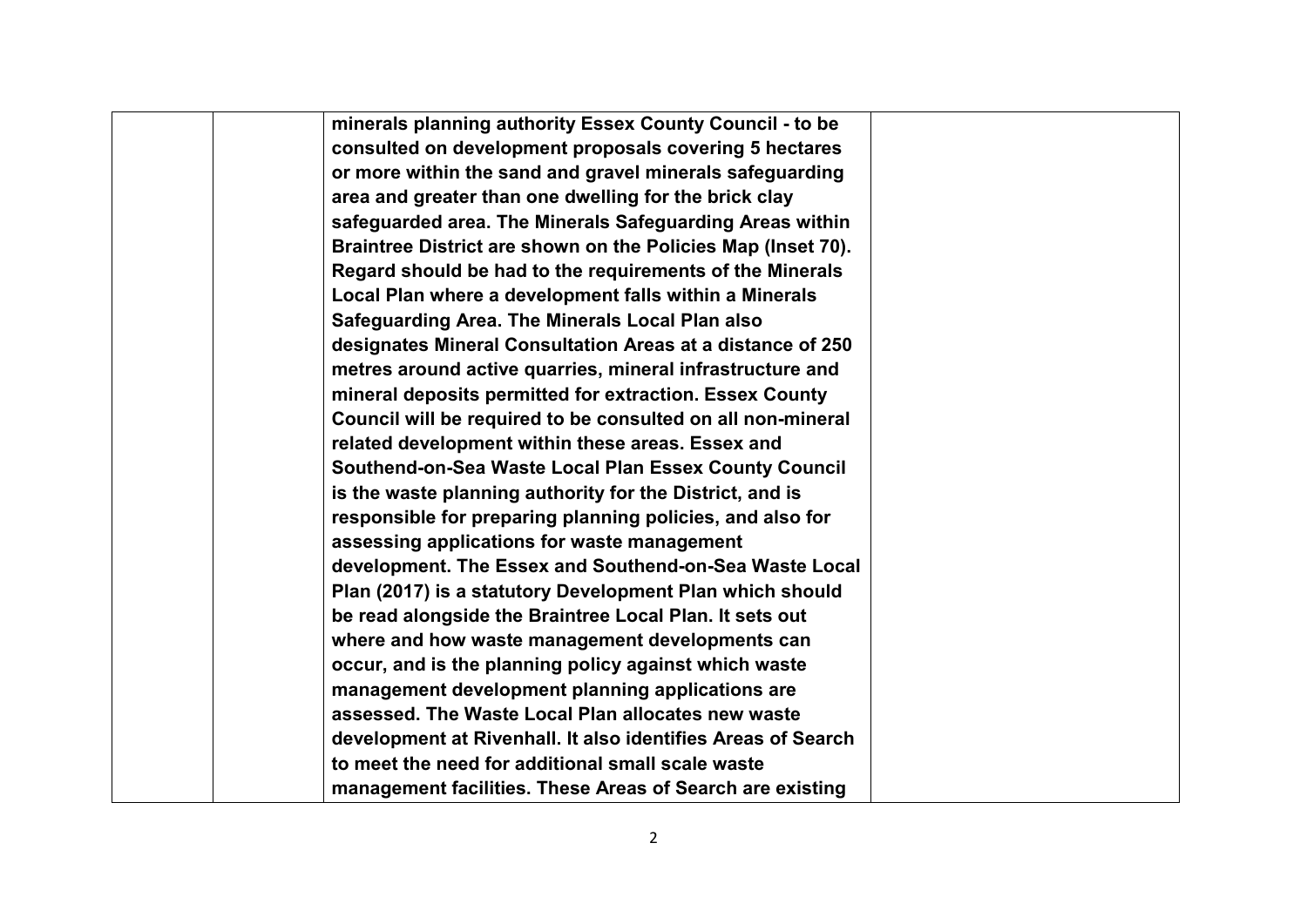|                 |                   | industrial estates within the District, and are located away<br>from residential and other uses sensitive to amenity<br>impacts such as schools, retail, leisure and office<br>development.                                                                                                                                                                                                                                                                                                                                                                                                                                                                         |                                                                                     |
|-----------------|-------------------|---------------------------------------------------------------------------------------------------------------------------------------------------------------------------------------------------------------------------------------------------------------------------------------------------------------------------------------------------------------------------------------------------------------------------------------------------------------------------------------------------------------------------------------------------------------------------------------------------------------------------------------------------------------------|-------------------------------------------------------------------------------------|
| AM <sub>3</sub> | 2.8               | This section which includes the 40 9 policies that start with 'SP'<br>reference                                                                                                                                                                                                                                                                                                                                                                                                                                                                                                                                                                                     | To reflect the current position                                                     |
| AM4             | Paragraph<br>5.12 | As at September 2020 there are three adopted<br>Neighbourhood Plans in the District (at Bradwell with<br>Pattiswick, Cressing and Hatfield Peverel). A further ten<br>villages have applied to designate a Neighbourhood area<br>and are working on the production of a Neighbourhood<br>Plan.<br>There are currently eight Neighbourhood Plans underway in the<br>District in the villages of Bradwell with Pattiswick, Cressing,<br>Coggeshall, Feering, Great Saling with Bardfield Saling, Great<br>Yeldham, Hatfield Peverel and Kelvedon. The Neighbourhood<br>Plans cannot allocate less housing than the Local Plan<br>proposes but they can allocate more. | To reflect the updated position of<br>Neighbourhood Plans in the<br><b>District</b> |
| AM <sub>5</sub> | Paragraph<br>5.18 | normally be able to meet the NPPF core planning<br>principles set out in paragraph 17 and that the test of<br>sustainable development would be unable to be met. Areas<br>outside of a development boundary are considered<br>'Countryside'.                                                                                                                                                                                                                                                                                                                                                                                                                        | To ensure clarity                                                                   |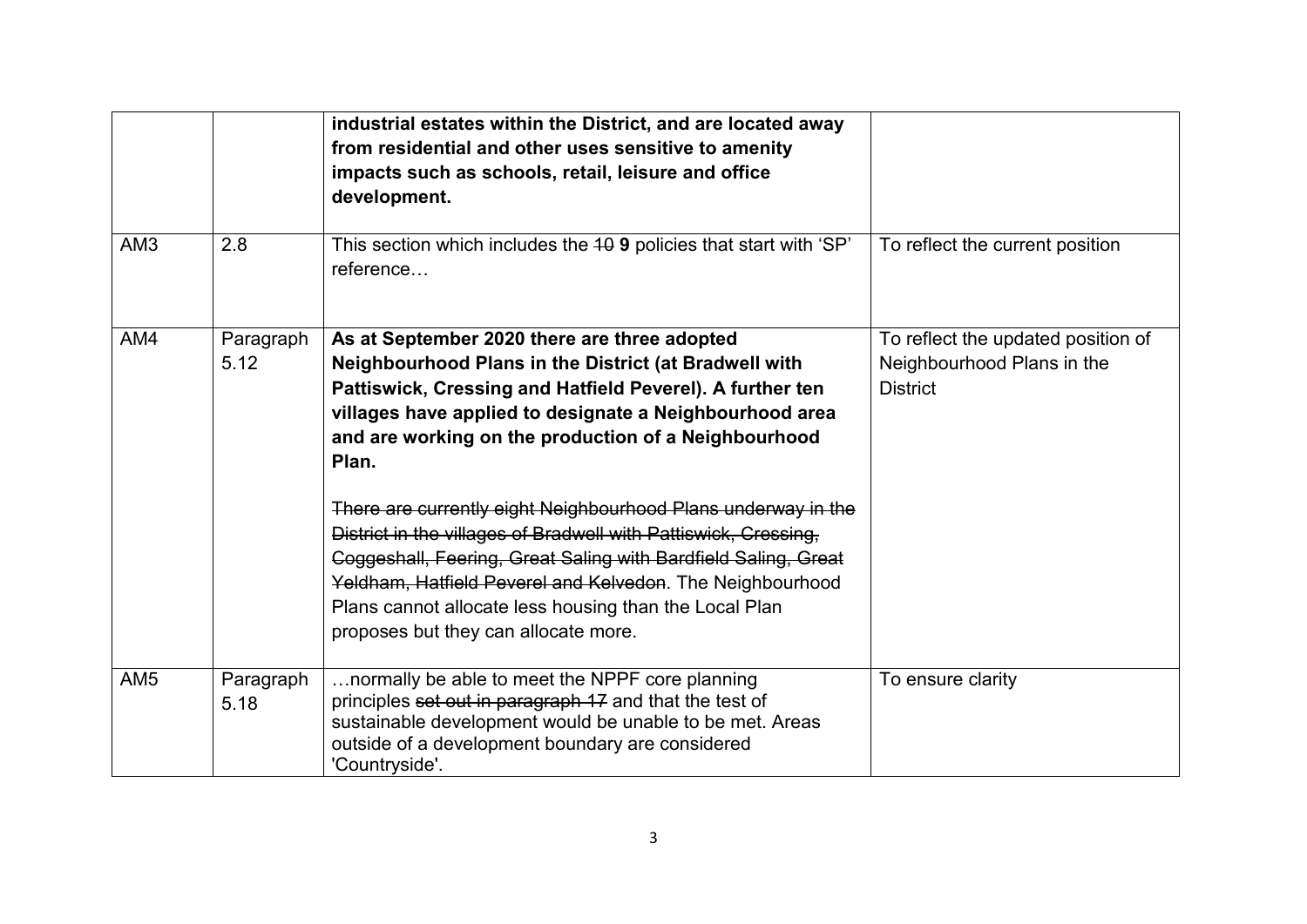| AM <sub>6</sub> | End of<br>paragraph<br>6.8      | ECC has undertaken a 'Grow on Space Feasibility Study' to<br>explore the need for employment 'Grow-On Space' within<br>the County. Such flexible employment space, between 100<br>-300 sq m in scale, is required to enable flexible premises<br>for businesses to move on from incubation / enterprise<br>centres / start-up spaces, and free up the units for other<br>start-ups. The Essex Economic Commission also identified<br>an inadequate supply of flexible tenures (eg. Grow-on<br>Space), which is holding back successful businesses that<br>want to expand and grow. Braintree DC will consider which<br>interventions are the most appropriate and viable to ensure<br>the provision of flexible local employment space (by<br>tenure) in the plan area. | As requested by consultees                            |
|-----------------|---------------------------------|-------------------------------------------------------------------------------------------------------------------------------------------------------------------------------------------------------------------------------------------------------------------------------------------------------------------------------------------------------------------------------------------------------------------------------------------------------------------------------------------------------------------------------------------------------------------------------------------------------------------------------------------------------------------------------------------------------------------------------------------------------------------------|-------------------------------------------------------|
| AM7             | Paragraph<br>6.12               | or land that is required to meet forecast employment needs.<br>Policy SP4 in the section 1 Local Plan has confirmed that<br>Braintree should deliver between 20.9 and 43.3ha of new<br>employment land.                                                                                                                                                                                                                                                                                                                                                                                                                                                                                                                                                                 | To aid clarity                                        |
| AM <sub>8</sub> | Paragraph<br>6.13               | was categorised into either Employment Policy Areas (mixed B<br>use class) or Business use (exclusively B1) through                                                                                                                                                                                                                                                                                                                                                                                                                                                                                                                                                                                                                                                     | To reflect use class changes                          |
| AM9             | Paragraph<br>s 6.14 and<br>6.15 | Delete both paragraphs                                                                                                                                                                                                                                                                                                                                                                                                                                                                                                                                                                                                                                                                                                                                                  | The avoid repetition with the Local<br>Plan section 1 |
| AM10            | Paragraph<br>6.16               | Delete paragraph                                                                                                                                                                                                                                                                                                                                                                                                                                                                                                                                                                                                                                                                                                                                                        | For clarity                                           |
| <b>AM11</b>     | Paragraph<br>6.18               | employment policy areas. In these areas the Council will<br>seek to ensure that the predominant use should be for<br>employment, including office, light industrial,                                                                                                                                                                                                                                                                                                                                                                                                                                                                                                                                                                                                    | To reflect use class changes.                         |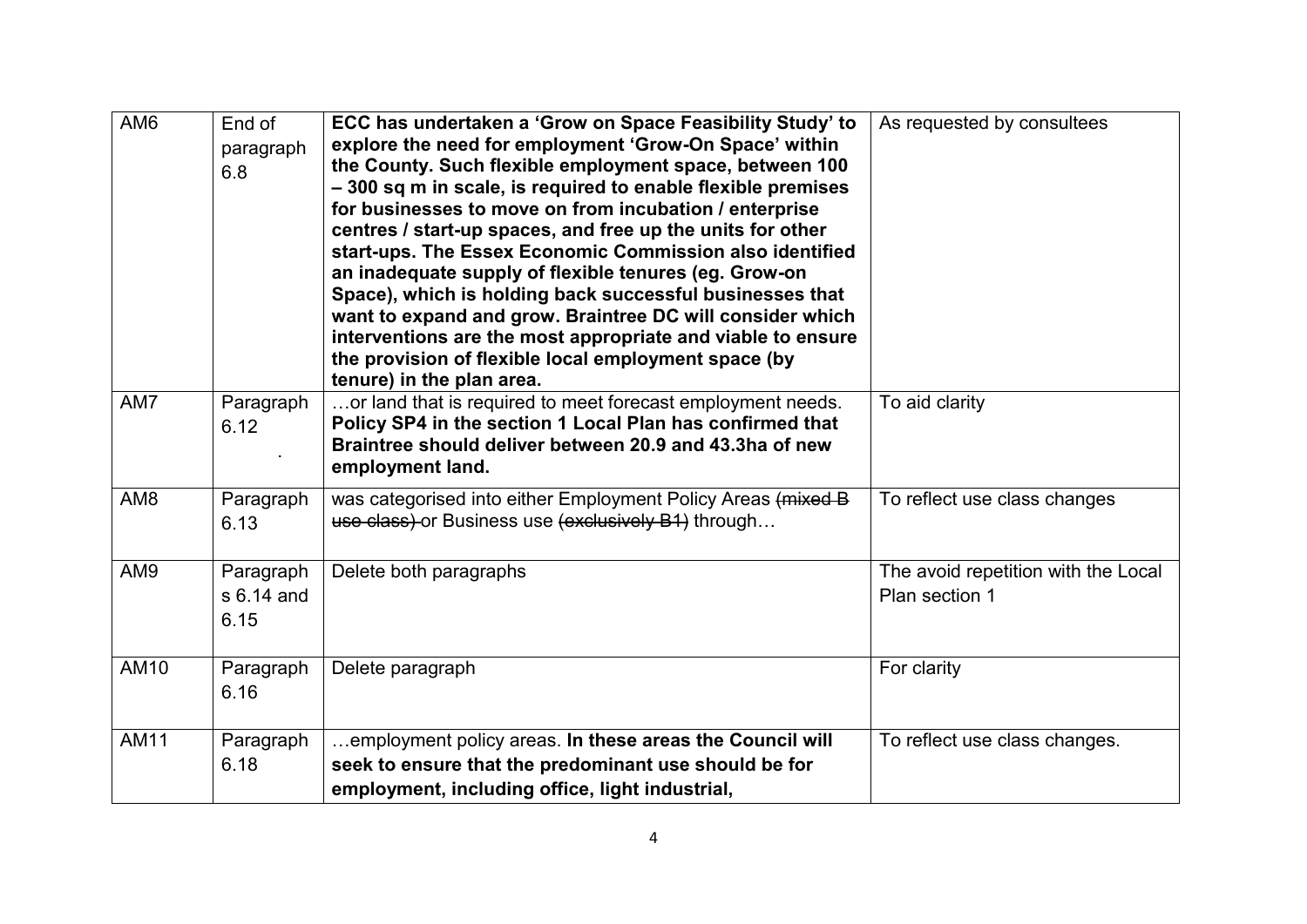|             |                   | manufacturing and storage and distribution. Repair of<br>vehicles, waste management facilities and a limited amount<br>of services to support the workers or businesses on the<br>site may also be suitable in some locations.                                                                                                                                                                                                                                                                                                                                                                                                                                          |                                |
|-------------|-------------------|-------------------------------------------------------------------------------------------------------------------------------------------------------------------------------------------------------------------------------------------------------------------------------------------------------------------------------------------------------------------------------------------------------------------------------------------------------------------------------------------------------------------------------------------------------------------------------------------------------------------------------------------------------------------------|--------------------------------|
| <b>AM12</b> | 6.19              | However in recent years there has been a greater proportion of uses<br>in employment areas turning to other uses such as personal storage,<br>gyms and leisure facilities. The Council wishes to preserve business<br>parks for class B employment use with the following policy.<br>In September 2020 the use class order was amended and<br>the Commercial E use class was created incorporating<br>uses previously considered as B1, A1, A2, A3, D1 and D2.<br>This means that employment buildings used for offices or<br>light industrial processes and research can now be<br>converted to other uses within class E without the need for<br>planning permission. | To reflect the new use classes |
| AM13        | Paragraph<br>6.20 | Development of change of use to a non employment use will only be<br>permitted when it would not detract from the employment use of the<br>remaining sites in the area and; where new developments or changes<br>of use impact on existing business, adequate mitigation measures are<br>designed into the new site.<br>The Council is concerned that the new use class could lead<br>to a loss of employment land for traditional employment<br>purposes and could lead to unacceptable impacts on<br>parking, traffic and amenity of businesses located on                                                                                                            | To reflect new use classes     |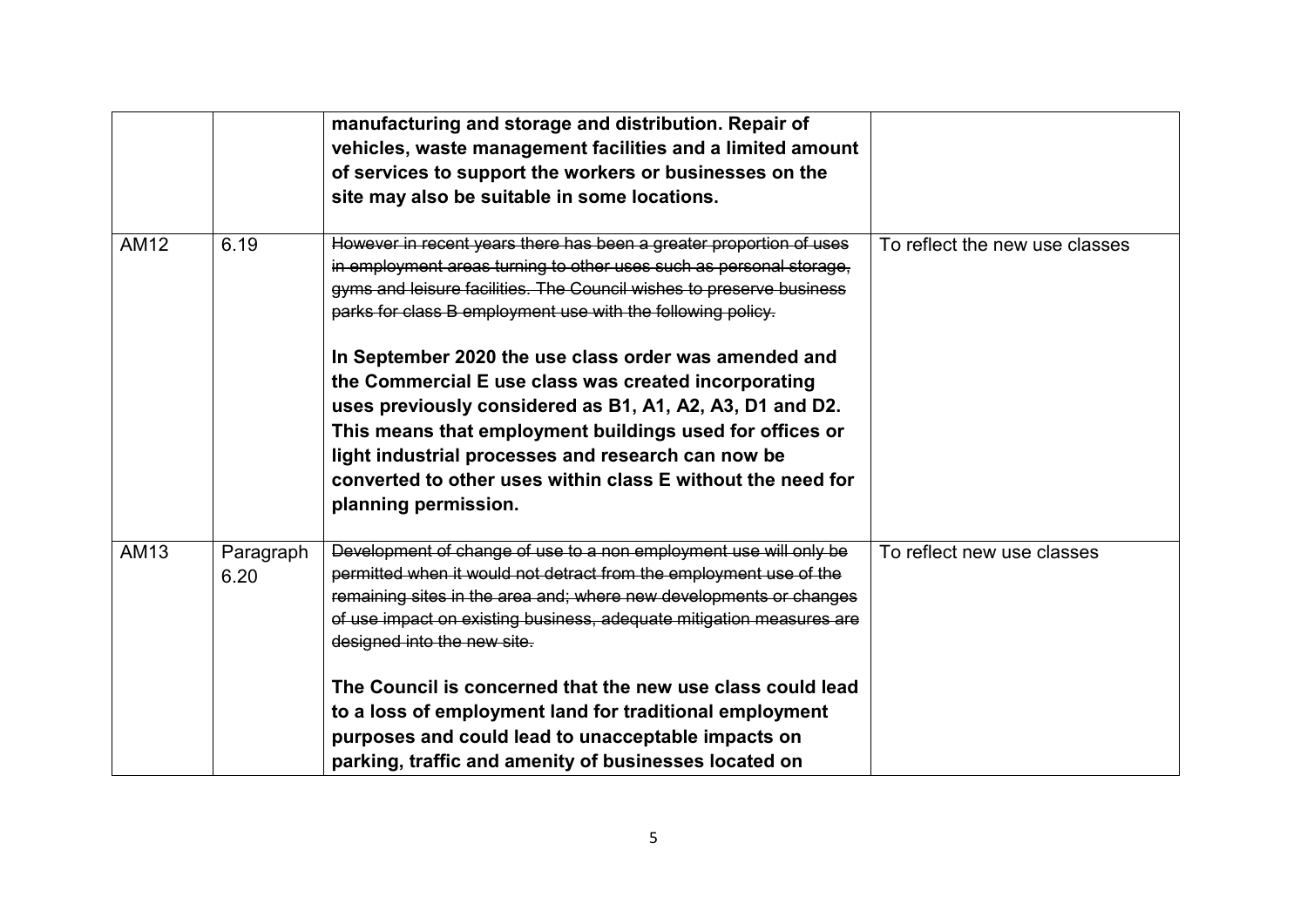|      |                   | employment sites if substantial numbers of buildings<br>become used as retail units and indoor leisure facilities.                                                                                                                                                                                                                                                                        |                                   |
|------|-------------------|-------------------------------------------------------------------------------------------------------------------------------------------------------------------------------------------------------------------------------------------------------------------------------------------------------------------------------------------------------------------------------------------|-----------------------------------|
| AM14 | Paragraph<br>6.22 | The Council has also identified a number of employment areas which<br>are not suitable for more general industrial or distribution uses by<br>virtue of the surrounding uses, location, or access to the strategic<br>road network. Therefore a number of employment sites, often in rural<br>areas, are proposed for B1 business use only.                                               | To reflect changes to use classes |
|      |                   | The Council has historically identified a number of<br>employment areas which by virtue of their location, often in<br>rural areas, are only suitable for office or business uses.<br>The new use class order introduced in September 2020 has<br>removed the B1 use class and those uses now fall within a<br>wider commercial E use class which also includes a range<br>of other uses. |                                   |
| AM15 | 6.35              | to ensure the long-term viability of such proposals. Major<br>tourism proposals are those which require new buildings of<br>significant scale and/or will generate a significant increase<br>in traffic on the local network                                                                                                                                                              | For clarity                       |
| AM16 | Paragraph<br>6.39 | The policies and retail allocations proposed in this document are<br>supported by the Braintree District Retail Study (2015), and its<br>2018 update produced by Nathaniel Litchfield and Partners.                                                                                                                                                                                       | For clarity                       |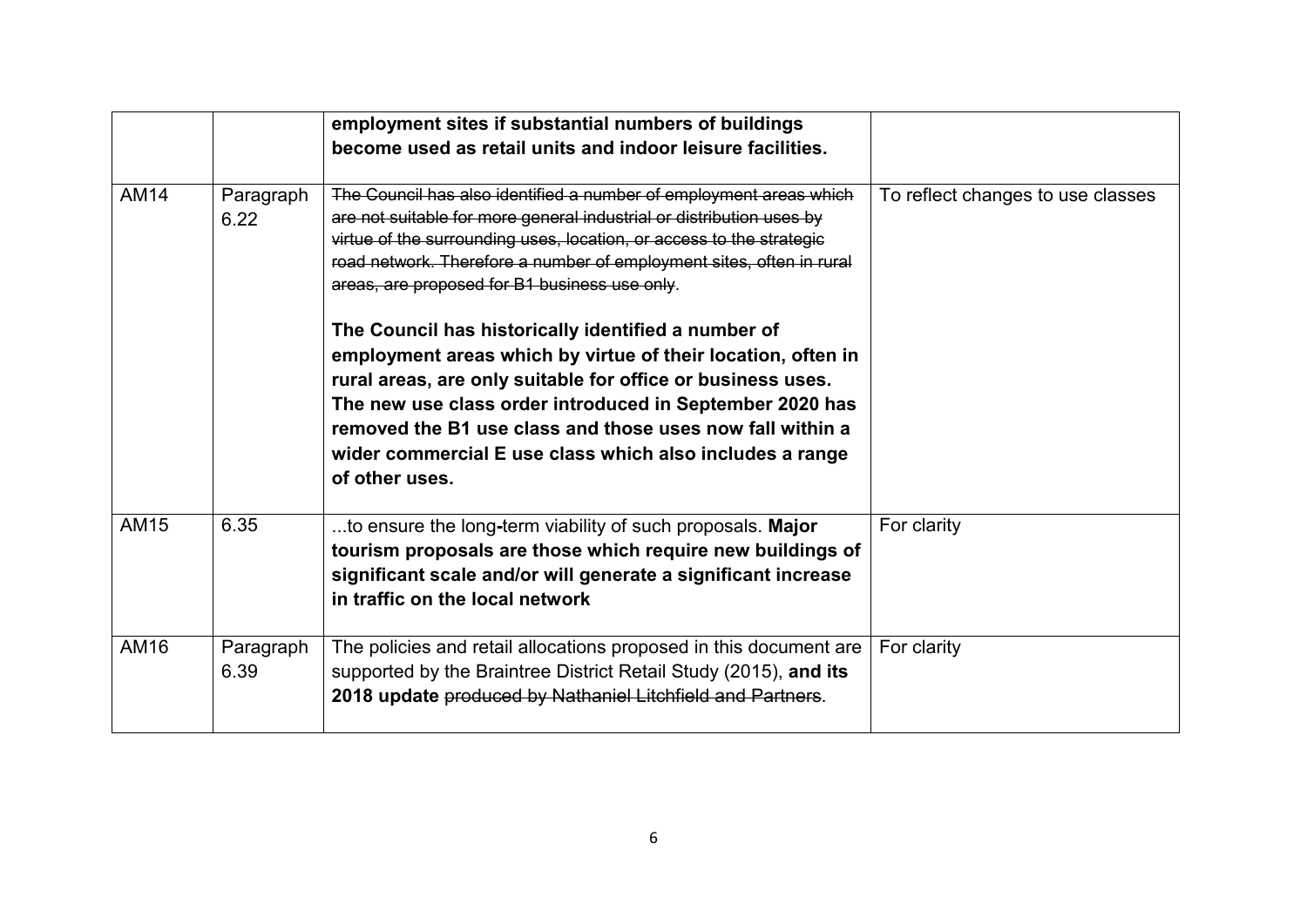| <b>AM17</b> | Paragraph<br>6.40                     | Witham and Halstead have limited no convenience retail growth<br>projected, but have increased comparison floor space up to<br>2033                                                                                                                                                                                                | To reflect updated evidence base              |
|-------------|---------------------------------------|------------------------------------------------------------------------------------------------------------------------------------------------------------------------------------------------------------------------------------------------------------------------------------------------------------------------------------|-----------------------------------------------|
| <b>AM18</b> | Paragraph<br>6.44                     | Uses acceptable in secondary frontages include A1, A2, A3,<br>A4 and A5 and B1 office, D1 (non-residential institutions) and<br>D2 (assembly and leisure) E, F1, pubs or other drinking<br>establishments, hot food takeaways and cinema, concert<br>halls or other music or community venues which are<br>considered sui generis. | To reflect use class changes                  |
| AM19        | Paragraph<br>6.45                     | Residential uses will not normally be permitted encouraged<br>within primary shopping areas unless they are part of a mixed-<br>use redevelopment for main town centre uses or they are<br>located on the first floor or above and                                                                                                 | To ensure consistency with the<br><b>NPPF</b> |
| <b>AM20</b> | Paragraph<br>6.47 final<br>line       | Additional Local Centres will be identified at other strategic<br>growth locations and garden communities around the District as<br>work on these sites progresses                                                                                                                                                                 | To remove reference to Garden<br>Communities  |
| AM21        | Paragraph<br>6.52                     | The Retail Study Update 2018 and 2015 assessed whether<br>there was a need<br>retail park extension commitment; however an undeveloped<br>'L' shaped area of land to the north of Freeport is allocated for<br>employment use or retailing warehousing use.                                                                        | To update to reflect current<br>evidence base |
| <b>AM22</b> | <b>New</b><br>paragraph<br>after 6.52 | Areas are allocated on the proposals map for leisure and<br>entertainment to meet the identified need for these uses. In<br>September 2020 the use class order was amended and a<br>new wider class E was created which included those<br>leisure and entertainment uses previously in use class D2.                               | To reflect use class changes                  |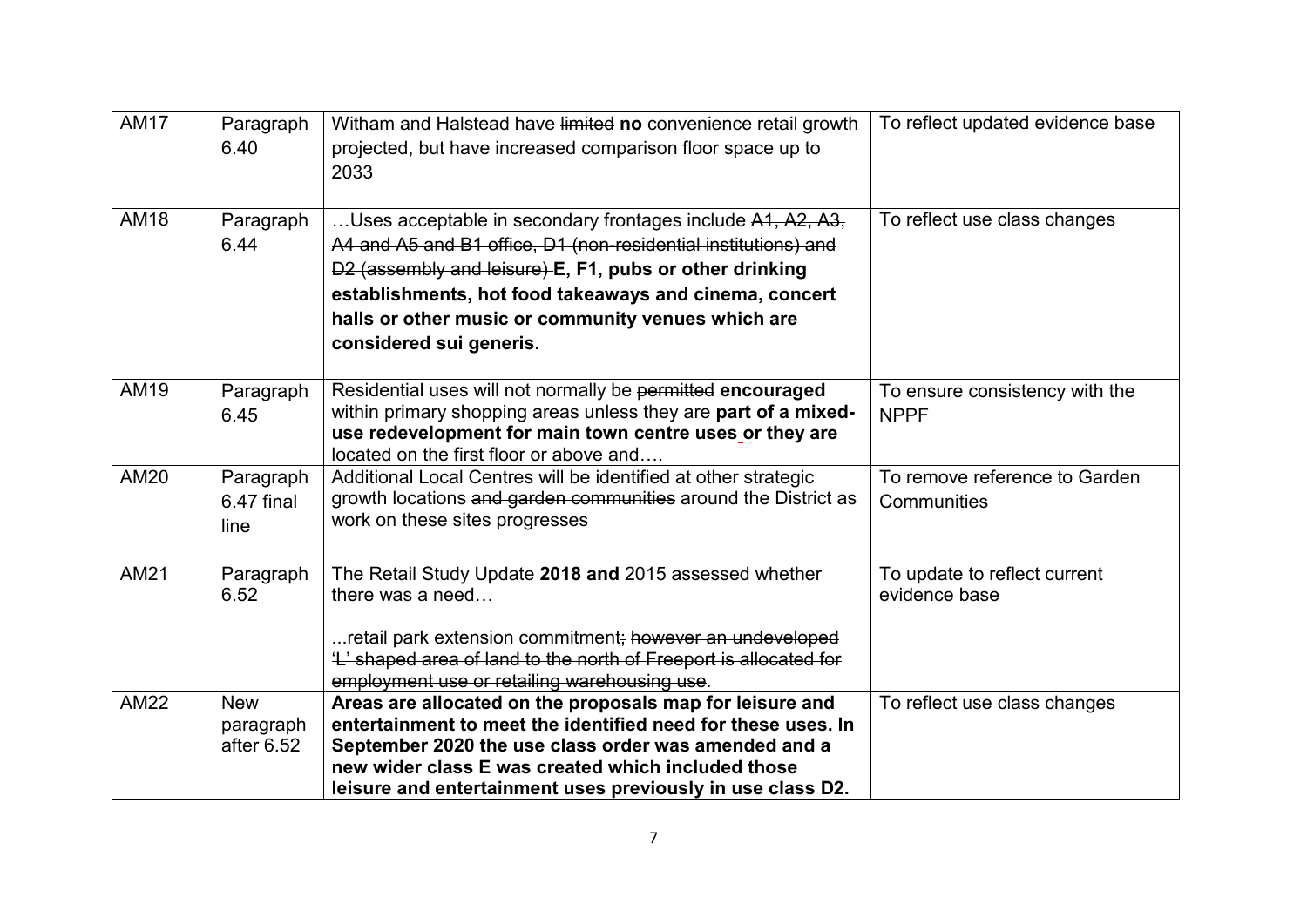| <b>AM23</b> | Paragraph<br>6.54          | The Braintree Retail Study and its update (2015 and 2018)                                                                                                                                                                                                                                                                                                                                                                                                                                                                                            | To reflect updated evidence base             |
|-------------|----------------------------|------------------------------------------------------------------------------------------------------------------------------------------------------------------------------------------------------------------------------------------------------------------------------------------------------------------------------------------------------------------------------------------------------------------------------------------------------------------------------------------------------------------------------------------------------|----------------------------------------------|
| <b>AM24</b> | Paragraph<br>6.60          | The Local Plan Housing Trajectory (Appendix 1)<br>demonstrates has allocated an additional potential supply of at<br>least 10% of homes over and above the residual Local Plan<br>target.                                                                                                                                                                                                                                                                                                                                                            | To reflect current housing position          |
| <b>AM25</b> | Paragraph<br>6.62          | There are two additional strategic growth locations which were<br>allocated in the 2011 Core Strategy at South West Witham-<br>Lodge Farm (partly in Hatfield Peverel Parish) and North East<br>Witham Forest Road (Rivenhall Parish) which already have<br>planning permission and so are excluded from this table.                                                                                                                                                                                                                                 | To reflect current position                  |
| <b>AM26</b> | Paragraph<br>6.63          | Delete whole paragraph                                                                                                                                                                                                                                                                                                                                                                                                                                                                                                                               | To remove reference to Garden<br>Communities |
| <b>AM27</b> | Paragraph<br>6.67          | the highest standard. In particularly this site will need to<br>consider the impact of the development on nearby historic<br>assets.                                                                                                                                                                                                                                                                                                                                                                                                                 | As requested by consultees                   |
| <b>AM28</b> | Paragraph<br>6.70          | The north west Braintree growth location was originally<br>allocated in the Council's Core Strategy (2011) as a mixed-use<br>growth location. A Masterplan for the site was agreed in 2013<br>and will remain as a guide for the general principle of<br>development on the site in terms of layout, design and<br>composition of development including retail provision. The<br>policy below reiterates many of the key expectations for the site,<br>with the addition of greater flexibility on its employment<br>provision. A spine road linking | To reflect current planning status           |
| <b>AM29</b> | Paragraph<br>$6.71 - 6.76$ | A site to the south east of Feering village, between the current<br>built development and the A12 and between the A12 London<br>Road and the railway line is being promoted for a residential<br>led scheme. To the east of the A12 land is proposed for<br>recreation and, open space uses and as such has been                                                                                                                                                                                                                                     | To reflect the comments of<br>consultees     |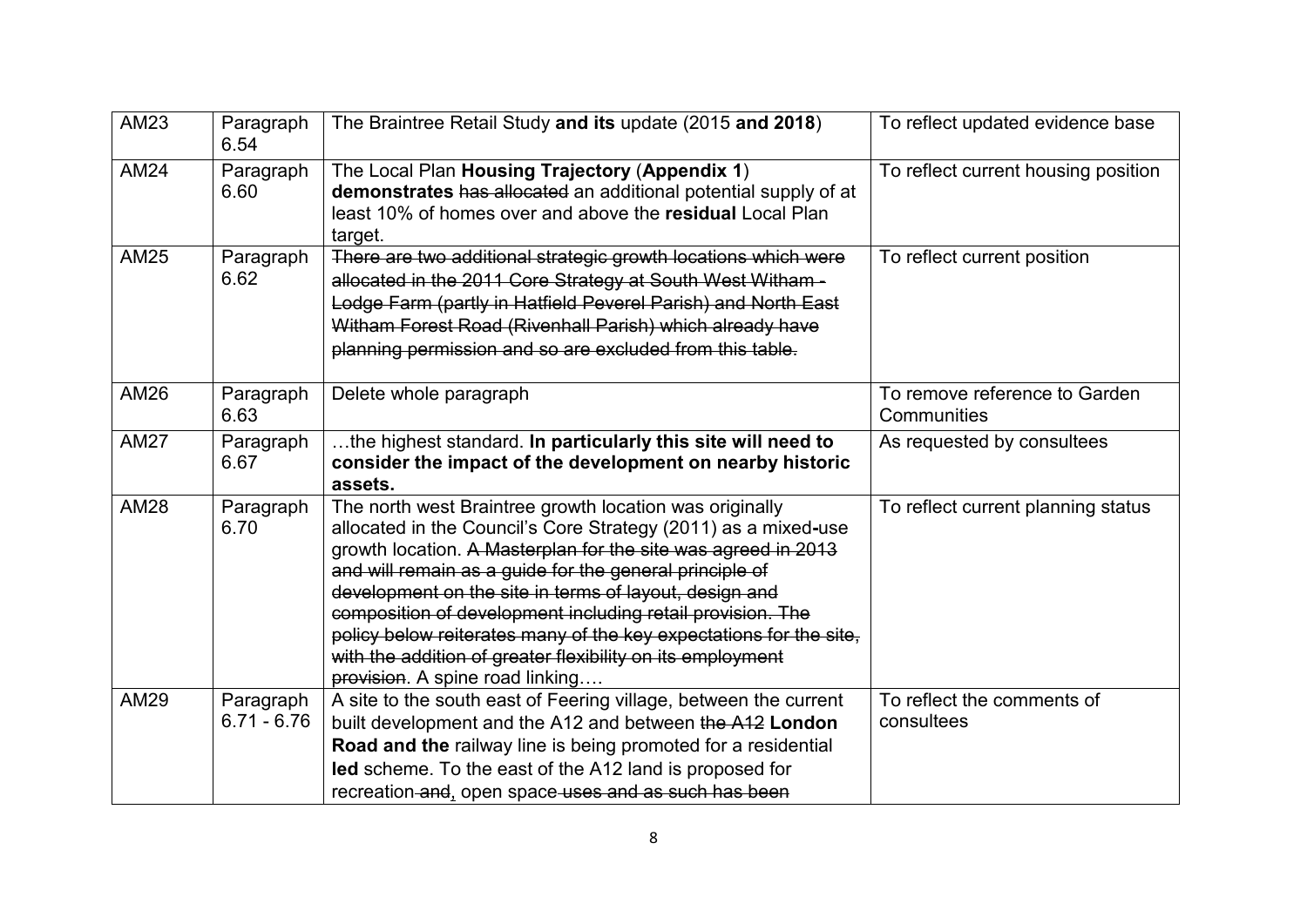| excluded from the Strategic Growth Location. and/or green         |  |
|-------------------------------------------------------------------|--|
| infrastructure, subject to the most appropriate                   |  |
| masterplanning solution. The landowner also owns land to          |  |
| the south west of the cricket pitches, north of the railway       |  |
| line which may also be appropriate for recreation, open           |  |
| space or green infrastructure uses, this land should also be      |  |
| considered through an illustrative masterplan, parameter          |  |
| plans, design codes.                                              |  |
|                                                                   |  |
| The site whilst in three parcels is expected to come forward as a |  |
| single comprehensive development which tackles the issue of       |  |
| infrastructure and access, community facilities and contributions |  |
| at a strategic level. A comprehensive masterplan will be          |  |
| required to support the submission of any planning                |  |
| application.                                                      |  |
| Development will be required to follow any associated             |  |
| neighbourhood policies (e.g. design,                              |  |
| housing mix and density) in the Feering Neighbourhood Plan.       |  |
|                                                                   |  |
| An all movements access junction onto the A12 at Feering is a     |  |
| requirement of this strategic growth location and as such         |  |
| development will need to be timed to coincide with the provision  |  |
| of that junction. Suitable links from the development to the      |  |
| junction and Inworth Road, will also need to be provided to the   |  |
| satisfaction of the highways authority. Appropriate access to     |  |
| the A12 is a requirement of this strategic growth location.       |  |
| The Council will work with the landowner, Highways                |  |
| England and Local Highway Authority to undertake further          |  |
| modelling/testing to determine the appropriate triggers and       |  |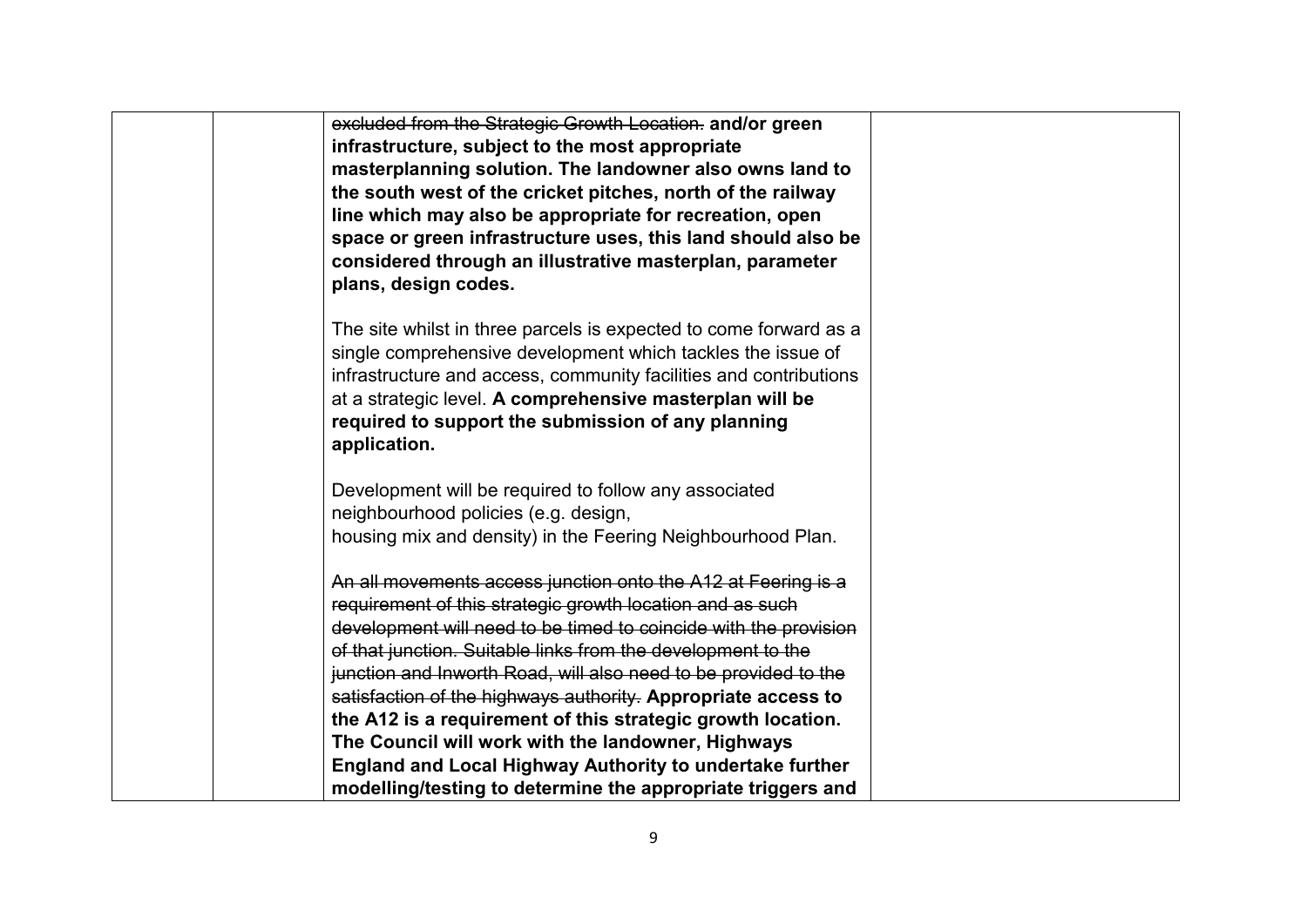|      |                   | timings for the development. Access from the development<br>to the A12, Inworth Road and London Road, will also need<br>to be provided to the satisfaction of the Local Highways<br>Authority.<br>In addition to the standard requirements for open space, the<br>landowner is proposing additional land to the other side of the<br>current A12 to be development for community open space. This<br>is allocated as such on the Inset Map. However a revised route<br>of the A12 in the vicinity could have implications for this<br>allocation.<br>Any development will be expected to contribute to an improved<br>on site drainage infrastructure, gGiven the existence of a the<br>Domsey bBrook on the southern edge tip of the site and some<br>localised areas being at risk of flooding any application<br>must be supported by a Flood Risk Assessment and<br>drainage strategy. The parameter plans will need to ensure<br>that the sequential test is applied within the site and that<br>buildings avoid flood zones 2 or 3. There are other small<br>areas of surface water flooding indicated around the land<br>parcels, but which appear to be localised and it is likely that they<br>could be mitigated by the use of appropriate SuDS techniques<br>and levels. |                                               |
|------|-------------------|-------------------------------------------------------------------------------------------------------------------------------------------------------------------------------------------------------------------------------------------------------------------------------------------------------------------------------------------------------------------------------------------------------------------------------------------------------------------------------------------------------------------------------------------------------------------------------------------------------------------------------------------------------------------------------------------------------------------------------------------------------------------------------------------------------------------------------------------------------------------------------------------------------------------------------------------------------------------------------------------------------------------------------------------------------------------------------------------------------------------------------------------------------------------------------------------------------------------------------------------------------------------------------------|-----------------------------------------------|
| AM30 | Paragraph<br>6.79 | to prevent adverse impact on the nearby Listed Buildings and<br>their settings and the, location of access                                                                                                                                                                                                                                                                                                                                                                                                                                                                                                                                                                                                                                                                                                                                                                                                                                                                                                                                                                                                                                                                                                                                                                          | To ensure consistency with<br>national policy |
| AM31 | Paragraph<br>6.87 | The brownfield site of Arla dairy currently dominates the<br>landscape with large buildings of industrial character. Both the                                                                                                                                                                                                                                                                                                                                                                                                                                                                                                                                                                                                                                                                                                                                                                                                                                                                                                                                                                                                                                                                                                                                                       | To update supporting text.                    |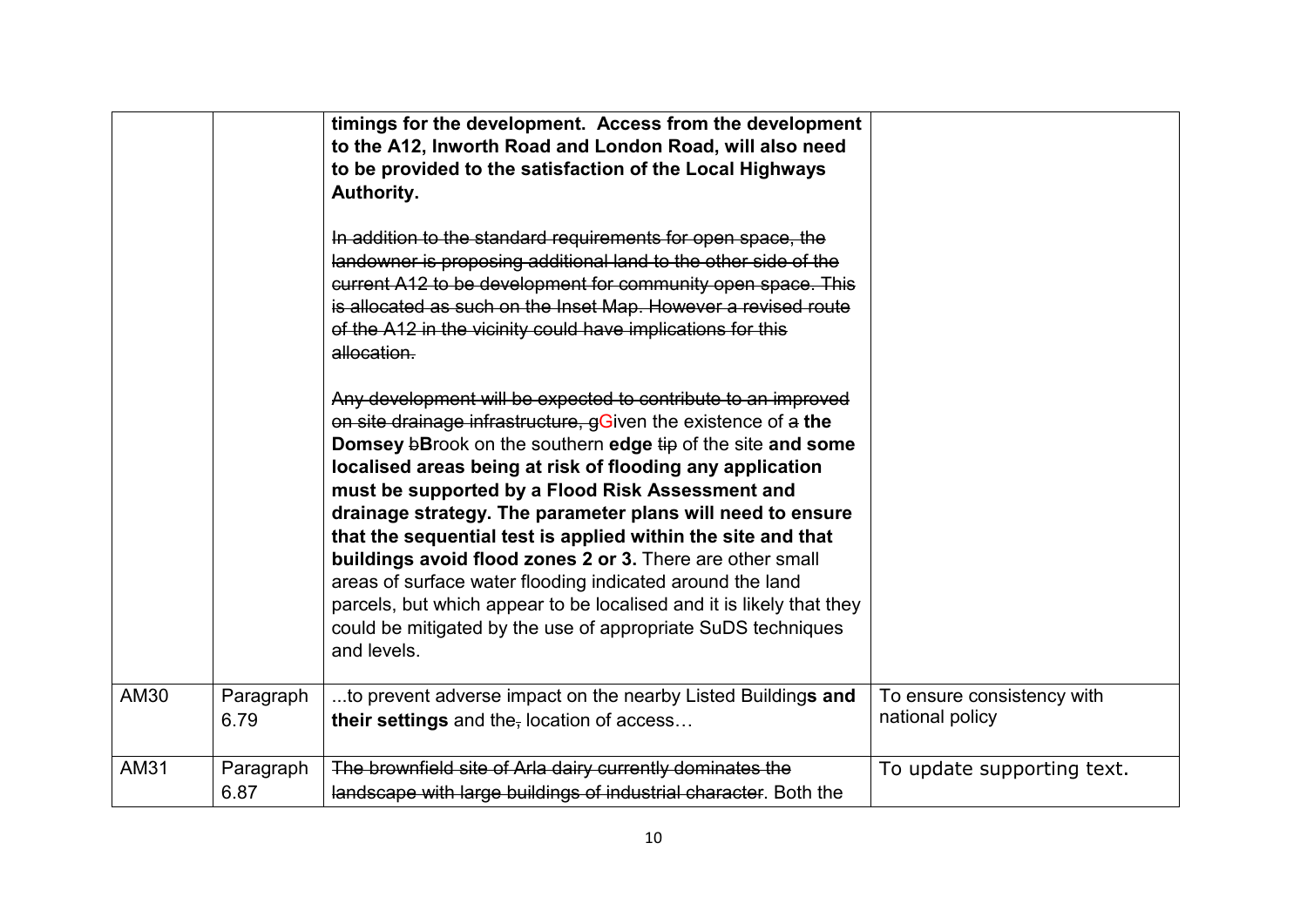|             |           | Great Eastern Main Line and the A12 have noise constraints         |                                       |
|-------------|-----------|--------------------------------------------------------------------|---------------------------------------|
|             |           | which could best be overcome by innovative high quality design.    |                                       |
| <b>AM32</b> | Paragraph | Within this comprehensive redevelopment, Bury Farm can be          | To reflect changes to policy          |
|             | 6.88      | intensified to include additional dwellings provided the sensitive | wording                               |
|             |           | rural-urban edge is respected in accordance with policies in the   |                                       |
|             |           | Local Plan as a whole. The row of dwellings to the west of         |                                       |
|             |           | Station Road each have 150m long gardens to the rear which         |                                       |
|             |           | presents an opportunity for development which would make           |                                       |
|             |           | best use of land within a sustainable location subject to all of   |                                       |
|             |           | this land coming forward. It is proposed to include this within    |                                       |
|             |           | the Comprehensive Redevelopment Area.                              |                                       |
| AM33        | Paragraph | Given the pressure on car parking experienced at Hatfield          | To reflect changes to policy          |
|             | 6.89      | Peverel, the comprehensive redevelopment presents an               | wording                               |
|             |           | opportunity to expand or intensify the station car park, and       |                                       |
|             |           | improve public transport. This will be included within the site    |                                       |
|             |           | area.                                                              |                                       |
| <b>AM34</b> | Paragraph | Delete whole paragraph                                             | Is not reflective of current planning |
|             | 6.92      |                                                                    | position                              |
|             |           |                                                                    |                                       |
| <b>AM35</b> | Paragraph | Legislation is currently being passed to include the requirement   | To ensure the plan is positively      |
|             | 6.98      | for Local Authorities to require starter homes as part of new      | prepared                              |
|             |           | developments. Starter homes are new homes available to buy         |                                       |
|             |           | at a discount for first-time buyers who meet various criteria set  |                                       |
|             |           | out by the government. The Council will produce an updated         |                                       |
|             |           | supplementary planning document to provide further                 |                                       |
|             |           | guidance on affordable housing. Details can be found in the        |                                       |
|             |           | <b>Council's Local Development Scheme.</b>                         |                                       |
|             |           |                                                                    |                                       |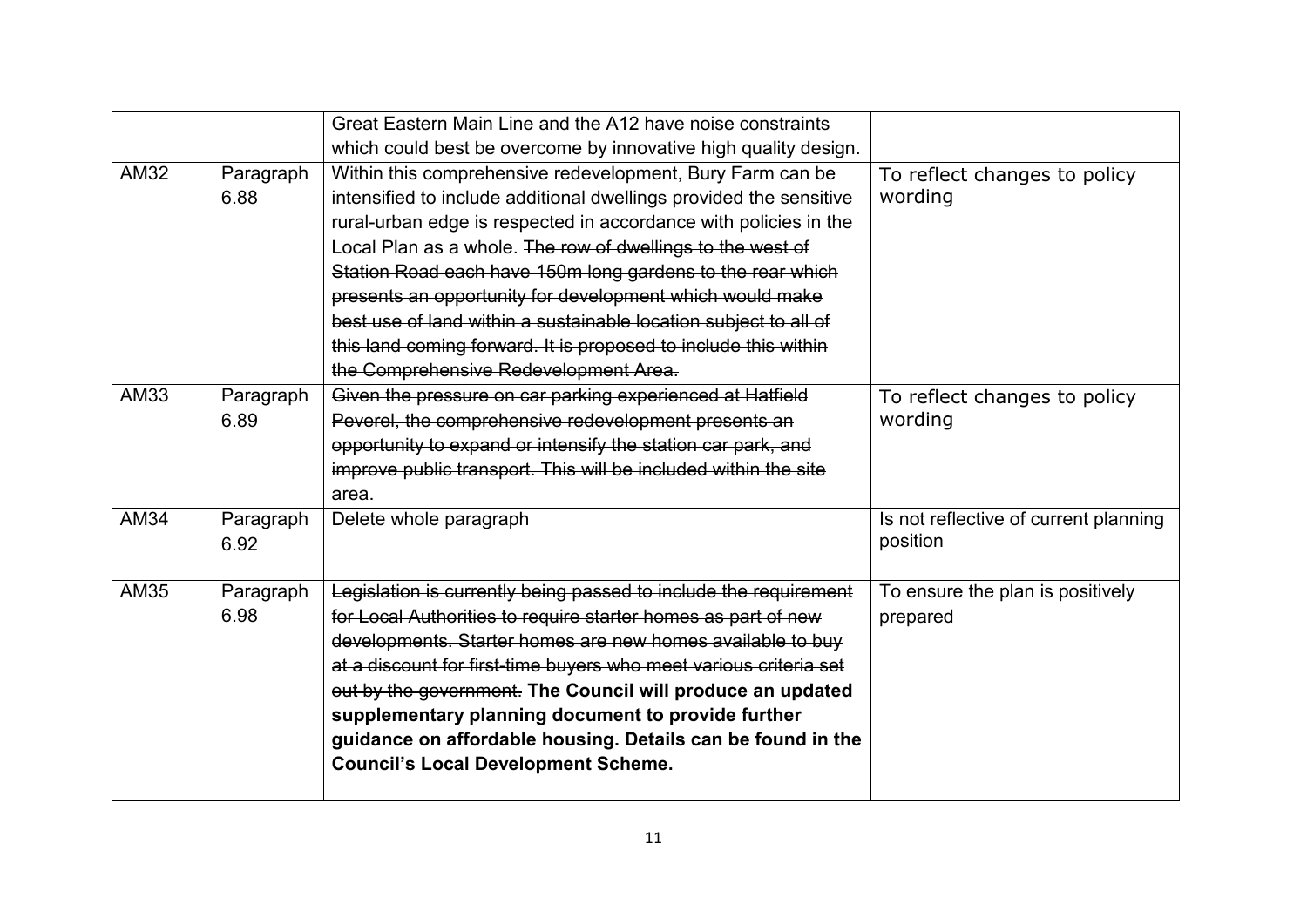| AM36        | Paragraph<br>6.99  | Delete Paragraph                                                                                                                                                                                                                                                                                                                                                                                                                                                                                                                                                          | To ensure consistency with<br>national policy |
|-------------|--------------------|---------------------------------------------------------------------------------------------------------------------------------------------------------------------------------------------------------------------------------------------------------------------------------------------------------------------------------------------------------------------------------------------------------------------------------------------------------------------------------------------------------------------------------------------------------------------------|-----------------------------------------------|
| <b>AM37</b> | Paragraph<br>6.104 | Essex County Council produces guidance regarding monitor<br>the Independent Living requirements of the District. It is<br>currently estimated that there are 591 eligible social care clients<br>amongst the 54,187 persons aged 55 or over. By 2020 it is<br>estimated that 128 social/affordable rented units and 185<br>shared ownership units (41/59 split between social<br>rented/shared ownership) will need to be provided. Developers<br>will be required to have regard for the most up to<br>date Independent Living information from Essex County<br>Council. | To remove out of date information             |
| AM38        | Paragraph<br>6.118 | Part M of the building regulations was also updated in 2015 and<br>dwelling types were separated into a number of types defined<br>as category 1 visitable, category 2 accessible and adoptable<br>and category 3 wheelchair user dwellings. Homes which are<br>more                                                                                                                                                                                                                                                                                                      | To reflect changes to policy<br>wording       |
| AM39        | Paragraph<br>6.127 | In some cases permitted development rights for any additional<br>outbuildings will be restricted when a replacement dwelling is<br>allowed under this policy.                                                                                                                                                                                                                                                                                                                                                                                                             | To ensure consistency with<br>national policy |
| AM40        | Paragraph<br>6.141 | to meet the criteria set out in the policy on Residential<br>Alterations, Extensions and Outbuildings within Development<br>Boundaries.                                                                                                                                                                                                                                                                                                                                                                                                                                   | To correct an error                           |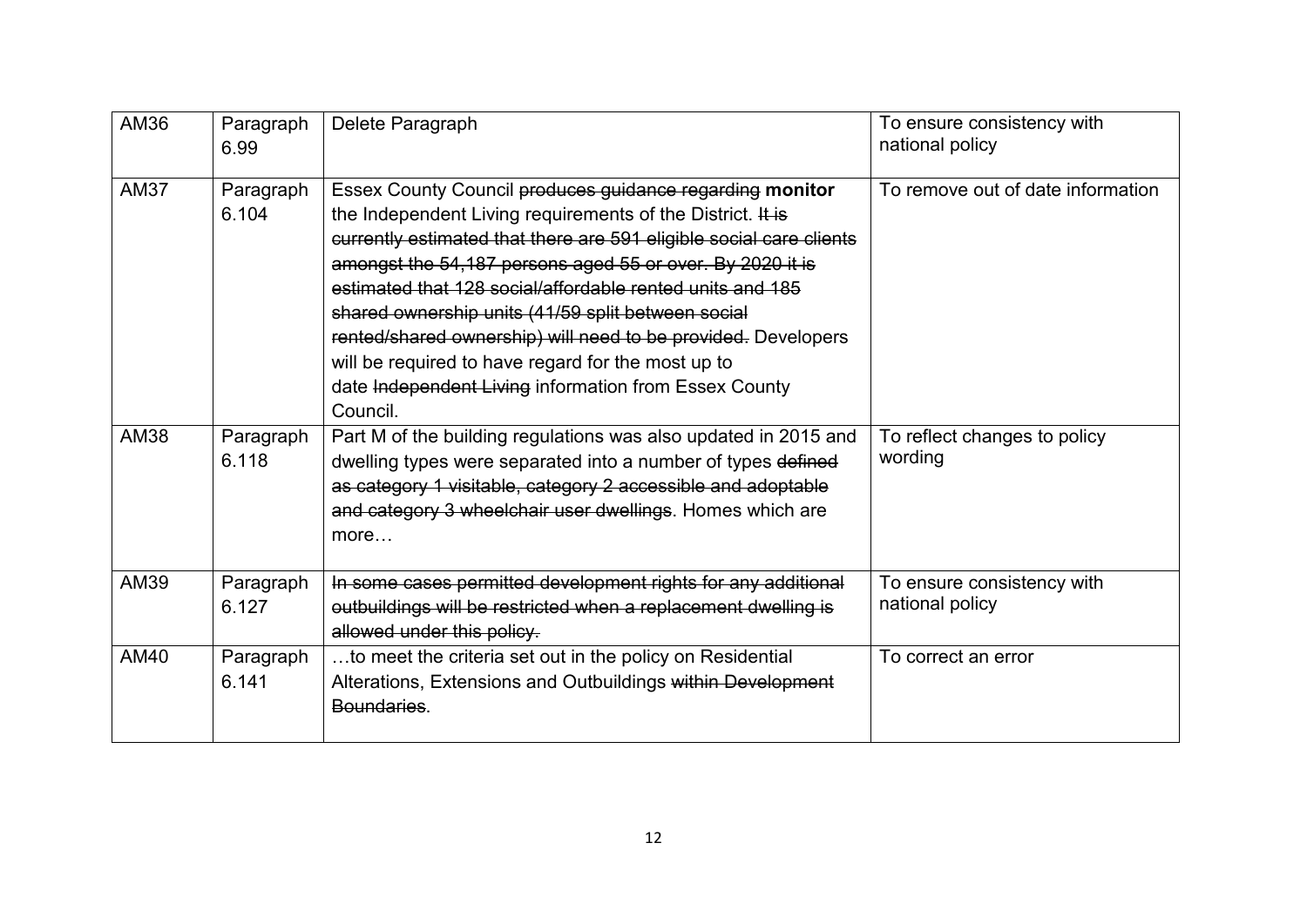| AM41        | Paragraph<br>6.142 | If these buildings are no longer suitable for commercial<br>uses, and therefore have become redundant or disused, then<br>the site must have been marketed                                                                                                                                                                                                                                                                                                                                                                                                                                                                                                   | To provide consistency with<br>national policy                             |
|-------------|--------------------|--------------------------------------------------------------------------------------------------------------------------------------------------------------------------------------------------------------------------------------------------------------------------------------------------------------------------------------------------------------------------------------------------------------------------------------------------------------------------------------------------------------------------------------------------------------------------------------------------------------------------------------------------------------|----------------------------------------------------------------------------|
| <b>AM42</b> | Paragraph<br>6.146 | within the curtilage curtilege of a dwelling.                                                                                                                                                                                                                                                                                                                                                                                                                                                                                                                                                                                                                | To correct an error.                                                       |
| AM43        | 6.152              | There are particular stretches of roads or junctions in the District<br>that can become congested, especially at peak times when<br>people are travelling to and from school or work and solutions<br>are being sought to this congestion, including new roads or<br>encouraging changes to travel behaviour, changes to<br>junction arrangements or new roads as appropriate. Traffic<br>growth can also occur when new homes or offices are built<br>in neighbouring Districts, and Councils must work together<br>to minimise these impacts on all communities.                                                                                           | In response to responses from<br>consultees                                |
| <b>AM44</b> | 6.153              | set out in the strategic section. The Essex Local Transport<br>Plan (2011) contains the Essex Transport Strategy (2011)<br>and sets out the 15 year vision to improve travel in the<br>county and underlines the importance of the transport<br>network in achieving sustainable, long term economic<br>growth and enriching the life of residents. The LTP is<br>supported by a suite of more specific documents including<br>the Bus Strategy, the Cycling Strategy, Development<br>Management Policies, Vehicle Parking Standards and the<br>Sustainable Modes of Travel Strategy, and implementation<br>plans that are also periodically updated by ECC. | To ensure the plan is positively<br>prepared as requested by<br>consultees |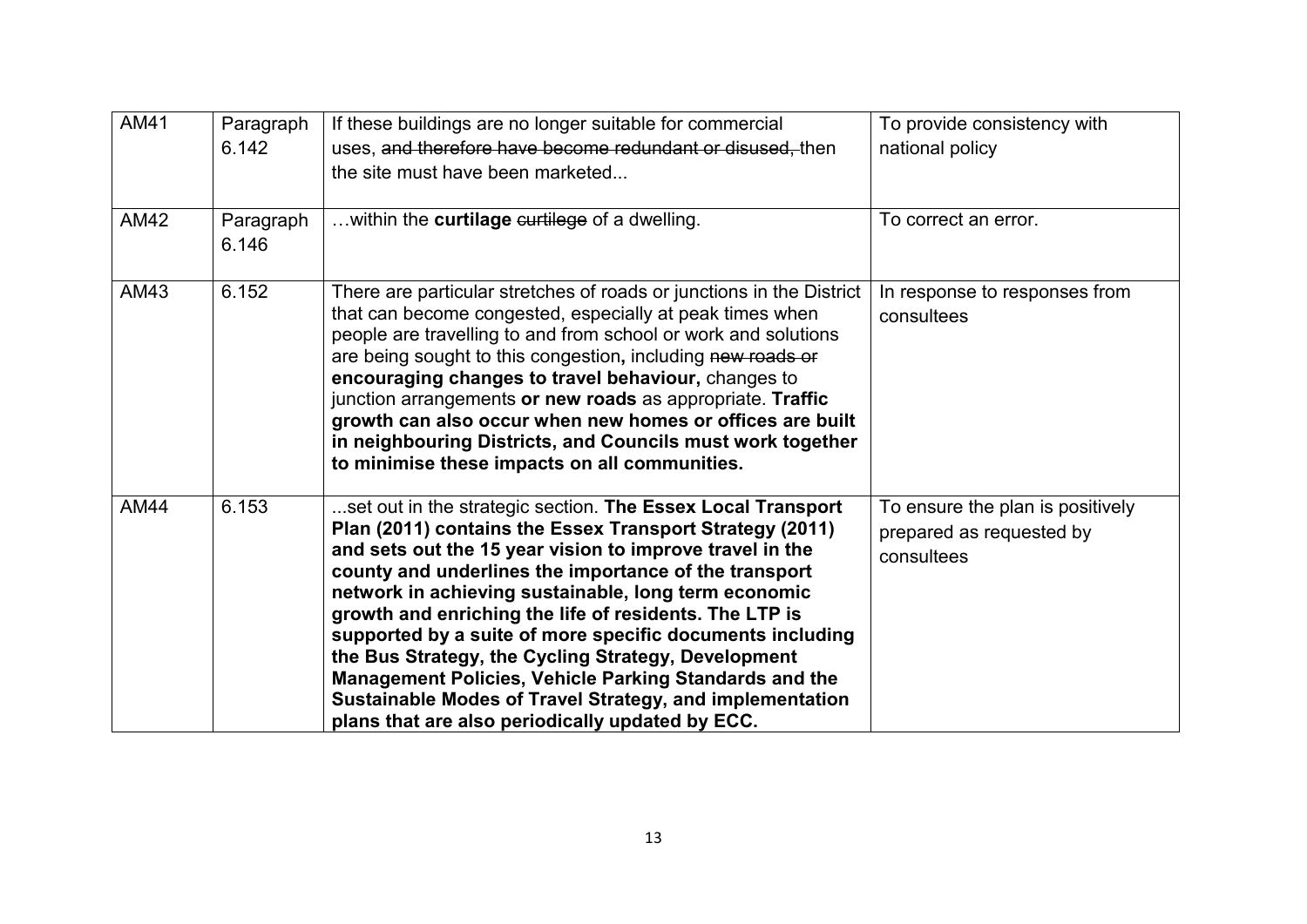| <b>AM45</b> | 6.155                            | existing and proposed routes. The ECC Sustainable Modes<br>of Travel Strategy provides further detail on requirements<br>relating to the preparation of a number of types of Travel<br>Plans for businesses, schools and developers.                                                                     | To ensure the plan is positively<br>prepared as required by<br>consultees  |
|-------------|----------------------------------|----------------------------------------------------------------------------------------------------------------------------------------------------------------------------------------------------------------------------------------------------------------------------------------------------------|----------------------------------------------------------------------------|
| AM46        | 6.166                            | The site forms part of the gap between Braintree and Cressing<br>and control of development is required to limit the type and<br>extent of development, preventing coalescence of the two<br>settlements. The coverage of buildings, excluding any car<br>parking areas, are controlled for this reason. | For clarity.                                                               |
| <b>AM47</b> | Paragraph<br>6.172               | Delete whole paragraph                                                                                                                                                                                                                                                                                   | To reflect the current situation                                           |
| AM48        | <b>New</b><br>paragraph<br>6.181 | When placing infrastructure to support broadband and<br>mobile connectivity providers should have regard to the<br><b>Cabinet Siting and Pole Siting Code of Practice.</b>                                                                                                                               | To ensure the plan is positively<br>prepared as requested by<br>consultees |
| AM49        | Paragraph<br>7.10                | the evidence suggests that the following issues impact on<br>physical and mental health which should be addressed in the<br>Health Impact Assessment where appropriate;                                                                                                                                  | To provide clarity                                                         |
| <b>AM50</b> | Paragraph<br>7.12                | viability of town and neighbourhood centres. A5 use (hot food<br>takeaways) are considered town centre uses and so will not<br>normally be permitted beyond core retail areas and<br>neighbourhood and local centres.                                                                                    | To remove out of date information                                          |
| <b>AM51</b> | Paragraph<br>7.22                | Open space may also be co-located with other types of<br>landscaping and natural features or SUDs. Successful dual<br>use of areas are encouraged but require careful site                                                                                                                               | For clarity and effectiveness                                              |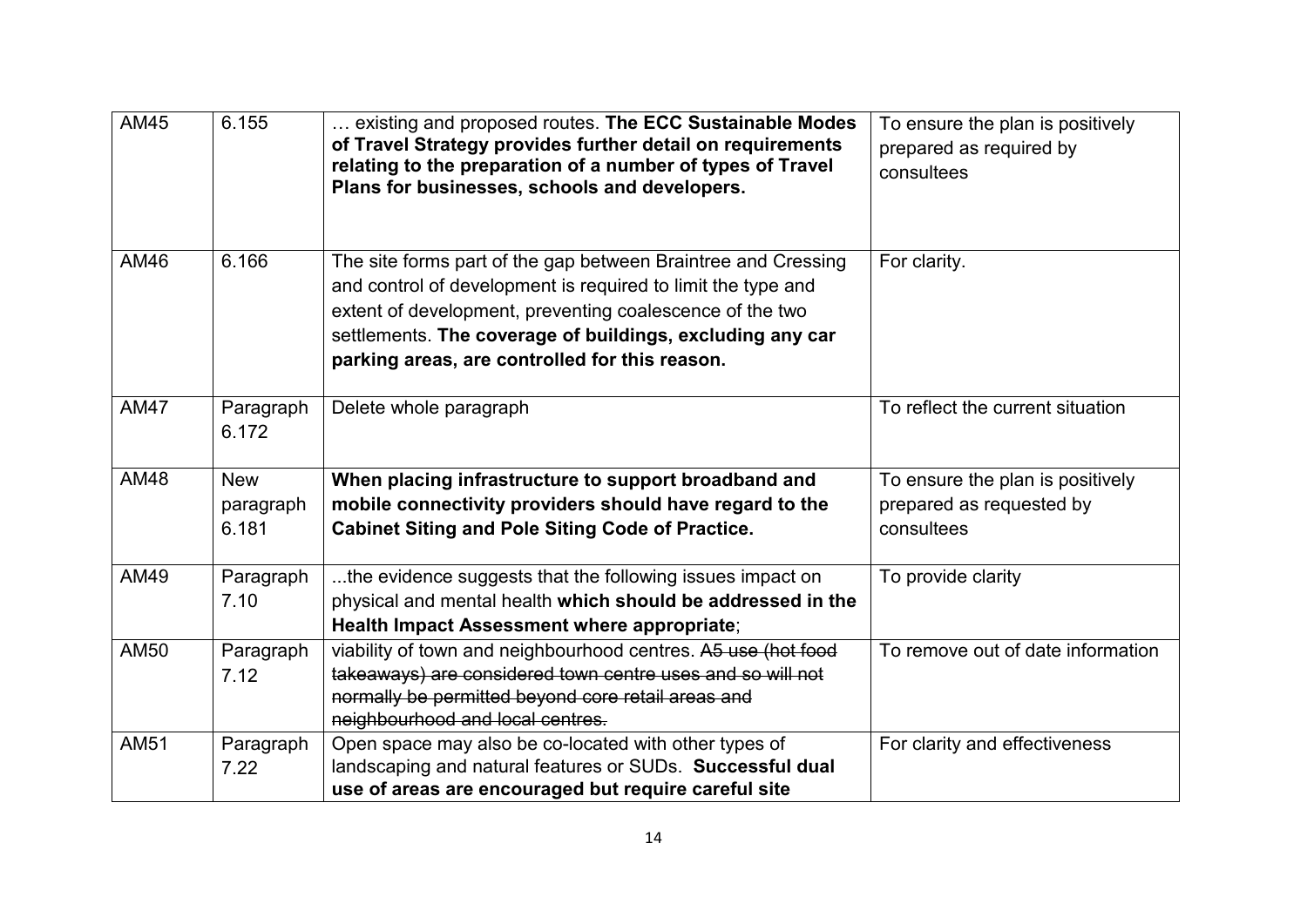|             |            | planning and may not always be possible. The suitability<br>for this type of dual use depends therefore on a site-by-site<br>assessment in relation to both the proposal and existing<br>development. The application of the sequential and (if<br>necessary) exception tests together with analysis of<br>surface water flows and groundwater issues remains the<br>basis from which other layout proposals can then be<br>considered. Features such as fencing or other surface<br>alterations which would have a negative effect on the<br>functioning of SUDs features should be avoided in a<br>successful scheme. Similarly, if there are likely impacts<br>arising from the use such as soil compaction these too<br>should be considered. If the recreation value, of the area<br>proposed for dual use is undermined by the requirements<br>of flood risk design, then dual use may not be appropriate,<br>or other layouts should be considered. This could happen<br>where for example steep topography exists or swales are<br>used in areas intended as being suitable for informal<br>recreation such as children's play or ball games<br>particularly where they fragment such areas. Such<br>unsuitable areas should not be counted as recreational<br>space. Recreational areas shall be designed to be safe for<br>their users. Water storage features are particularly<br>encouraged where they include features which nurture<br>biodiversity and include safe public access. |                                  |
|-------------|------------|---------------------------------------------------------------------------------------------------------------------------------------------------------------------------------------------------------------------------------------------------------------------------------------------------------------------------------------------------------------------------------------------------------------------------------------------------------------------------------------------------------------------------------------------------------------------------------------------------------------------------------------------------------------------------------------------------------------------------------------------------------------------------------------------------------------------------------------------------------------------------------------------------------------------------------------------------------------------------------------------------------------------------------------------------------------------------------------------------------------------------------------------------------------------------------------------------------------------------------------------------------------------------------------------------------------------------------------------------------------------------------------------------------------------------------------------------------------------------------------------------|----------------------------------|
| <b>AM52</b> | <b>New</b> | The Essex Design Guide encourages the creation of                                                                                                                                                                                                                                                                                                                                                                                                                                                                                                                                                                                                                                                                                                                                                                                                                                                                                                                                                                                                                                                                                                                                                                                                                                                                                                                                                                                                                                                 | To ensure the plan is positively |
|             | Paragraph  | residential environments which provide the opportunity for                                                                                                                                                                                                                                                                                                                                                                                                                                                                                                                                                                                                                                                                                                                                                                                                                                                                                                                                                                                                                                                                                                                                                                                                                                                                                                                                                                                                                                        | prepared                         |
|             | after 7.30 | people to be active. The advice in the Guide should be used                                                                                                                                                                                                                                                                                                                                                                                                                                                                                                                                                                                                                                                                                                                                                                                                                                                                                                                                                                                                                                                                                                                                                                                                                                                                                                                                                                                                                                       |                                  |
|             |            | as a starting point for considering how to encourage                                                                                                                                                                                                                                                                                                                                                                                                                                                                                                                                                                                                                                                                                                                                                                                                                                                                                                                                                                                                                                                                                                                                                                                                                                                                                                                                                                                                                                              |                                  |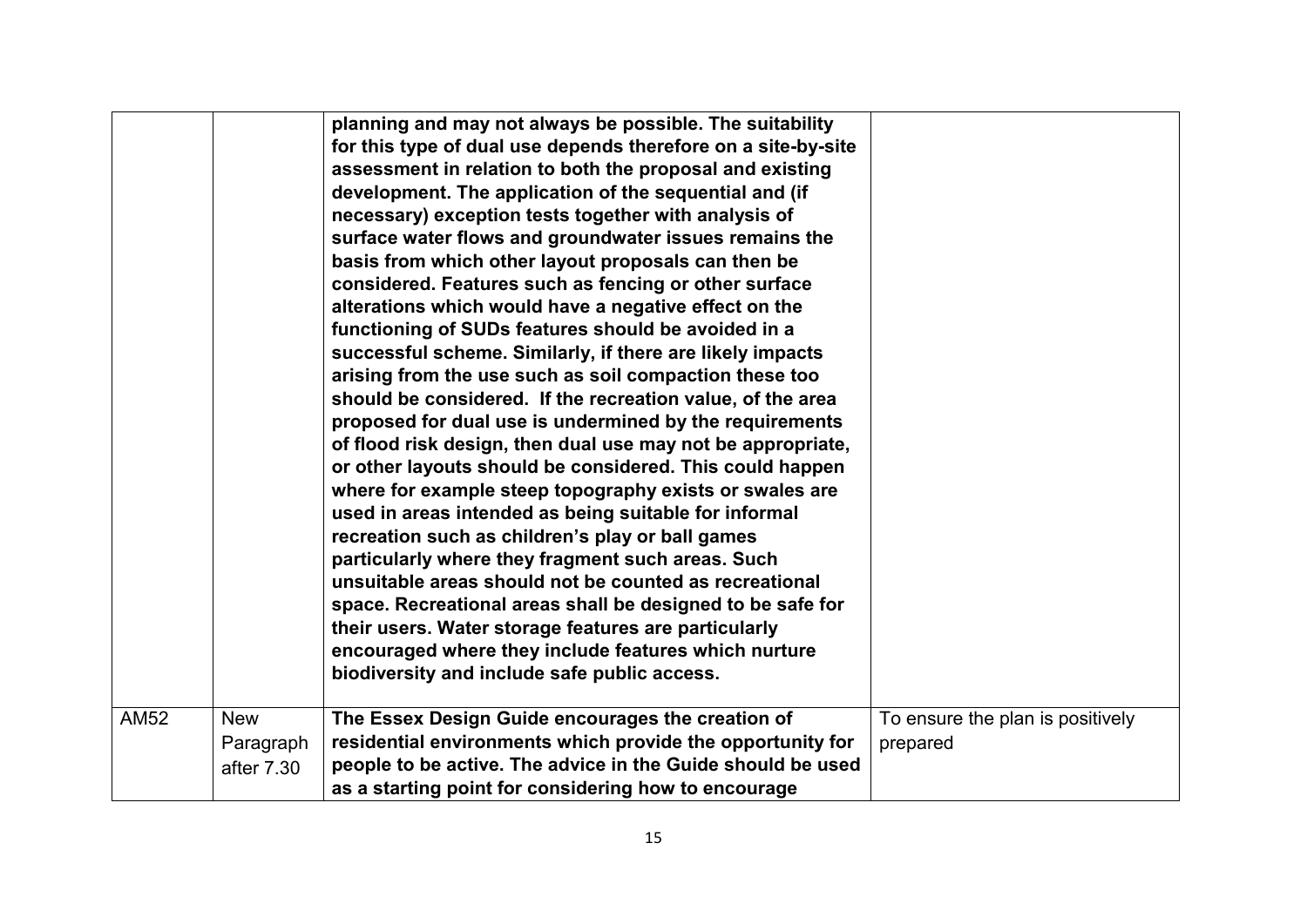|             |                                       | physical activity in design and layout of developments.<br>This should be supplemented by consideration of Sport<br>England's Active Design guidance which provides further<br>detail. Assessing proposals against the 10 Active Design<br>principles and the checklist in the guidance will help<br>demonstrate that opportunities for encouraging physical<br>activity have been fully considered as well as a high<br>standard of design and layout in a development. |                                 |
|-------------|---------------------------------------|--------------------------------------------------------------------------------------------------------------------------------------------------------------------------------------------------------------------------------------------------------------------------------------------------------------------------------------------------------------------------------------------------------------------------------------------------------------------------|---------------------------------|
| <b>AM53</b> | Heading<br>above<br>paragraph<br>7.32 | <b>Conservation Areas Heritage Assets</b>                                                                                                                                                                                                                                                                                                                                                                                                                                | For clarity                     |
| <b>AM54</b> | <b>New</b><br>paragraph<br>after 7.33 | There are currently two conservation Areas on the Heritage<br>at Risk Register (Sible Hedingham and Silver End). The<br>Council will work with partners and look for opportunities<br>to improve the condition of these conservation areas where<br>possible.                                                                                                                                                                                                            | To ensure the plan is effective |
| <b>AM55</b> | Heading<br>above<br>paragraph<br>7.36 | <b>Heritage Assets</b>                                                                                                                                                                                                                                                                                                                                                                                                                                                   | For clarity                     |
| <b>AM56</b> | Paragraph<br>7.46                     | Where a site on which development is proposed includes, or<br>has the potential to include, heritage assets with of<br>archaeological interests the applicant                                                                                                                                                                                                                                                                                                            | To add clarity                  |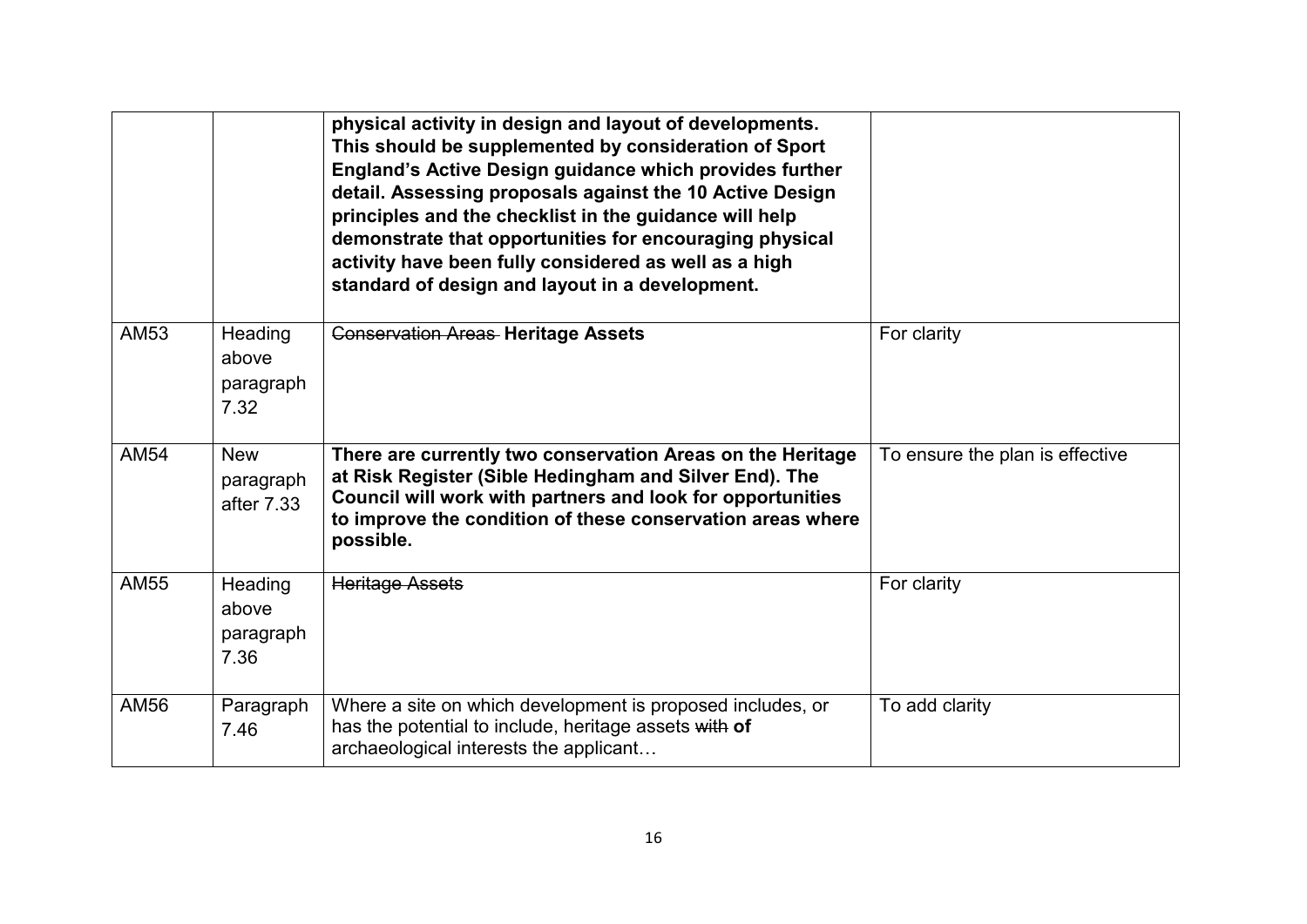| <b>AM57</b> | Paragraph | The National Planning Policy Framework (2012) states that the       | For clarity                      |
|-------------|-----------|---------------------------------------------------------------------|----------------------------------|
|             | 8.2       | planning system should recognise the wider benefits of              |                                  |
|             |           | ecosystem services. Information about ecosystem services was        |                                  |
|             |           | set out in 'Biodiversity 2020 A Strategy for England's biodiversity |                                  |
|             |           | and ecosystems services', published by Defra-, and updated in       |                                  |
|             |           | 'Biodiversity 2020: A Strategy for England's wildlife and           |                                  |
|             |           | ecosystem services Indicators'. An introductory guide to            |                                  |
|             |           | valuing ecosystems services has also been published by Defra        |                                  |
|             |           | along with a practice guide which could, where appropriate,         |                                  |
|             |           | inform plan-making and decision-making on planning                  |                                  |
|             |           | applications. The 25 Year Environment Plan published in             |                                  |
|             |           | 2019 set out how the government will improve the                    |                                  |
|             |           | environment over a generation by creating richer habitats           |                                  |
|             |           | for wildlife and improving air and water quality. This              |                                  |
|             |           | created environmental indicators which were reviewed in a           |                                  |
|             |           | progress report in 2021.                                            |                                  |
| <b>AM58</b> | Paragraph | quality of life benefits for local communities. Natural England     | As requested by consultees to    |
|             | 8.5       | consider that open space and Green Infrastructure within            | ensure the plan is positively    |
|             |           | the District play an important role in providing recreational       | prepared                         |
|             |           | alternatives to Nature Conservation Sites of International,         |                                  |
|             |           | European and National Importance. In particular those sites         |                                  |
|             |           | on the Essex Coast identified in the HRA and also the River         |                                  |
|             |           | Ter SSSI. It is important that this role is maintained into the     |                                  |
|             |           | longer term by maintaining and managing these areas.                |                                  |
|             |           |                                                                     |                                  |
| <b>AM59</b> | Paragraph | The District has a range of existing green and blue                 | To ensure the plan is effective. |
|             | 8.6       | infrastructure assets which serve a number of different             |                                  |
|             |           | functions. Assets such as open spaces, parks and gardens            |                                  |
|             |           | allotments, woodlands, trees, fields hedges, lakes, ponds,          |                                  |
|             |           |                                                                     |                                  |
|             |           | meadows and grassland, playing fields, footpaths, former            |                                  |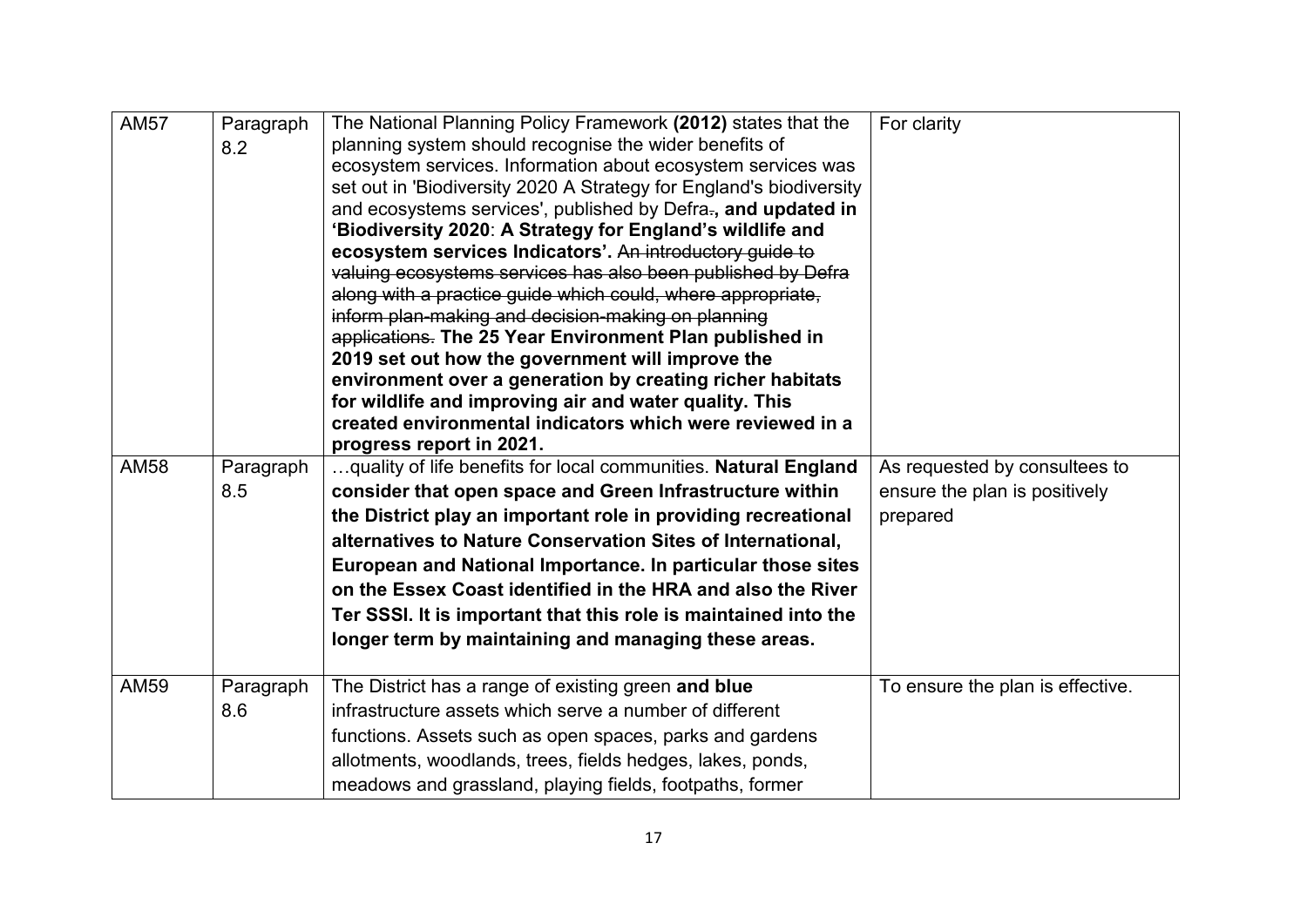| <b>AM60</b> | Paragraph<br>8.11 | railways, cycleways and waterways, ponds and lakes all<br>represent elements which can be considered as Green or Blue<br>Infrastructure.<br>Local Wildlife Sites, and Special Roadside Verges.<br>Designations outside of the District boundary may also be                                                                                                                                                                                                                                                                                                                                | To respond to consultee comments<br>and aid clarity                     |
|-------------|-------------------|--------------------------------------------------------------------------------------------------------------------------------------------------------------------------------------------------------------------------------------------------------------------------------------------------------------------------------------------------------------------------------------------------------------------------------------------------------------------------------------------------------------------------------------------------------------------------------------------|-------------------------------------------------------------------------|
|             |                   | affected by development within the District, and will be<br>monitored as appropriate.                                                                                                                                                                                                                                                                                                                                                                                                                                                                                                      |                                                                         |
| AM61        | Paragraph<br>8.13 | The survey shall be undertaken to reflect the standards set out<br>by BS42020:2013 (as superseded).                                                                                                                                                                                                                                                                                                                                                                                                                                                                                        | To ensure plan is effective.                                            |
| AM62        | Paragraph<br>8.14 | and associated quality of life benefits for local communities.<br>Trees are an important component in their own right both<br>within and outside Green Infrastructure networks. They<br>make positive impacts on health, biodiversity, in mitigating<br>climate change and in linking elements of green<br>infrastructure network. These roles shall be recognized in<br>their protection, planting location, method and<br>maintenance to ensure existing and new trees do not die<br>prematurely they must be planted and maintained to a good<br>standard.                              | To make the plan effective and<br>consistent with national policy       |
| AM63        | Paragraph<br>8.17 | Proposals are encouraged to be in compliance with have<br>regard to the Anglian River Basin Management Plan (2015) as<br>superseeded which addressesthe water environment.<br>Development proposals with river frontages should make<br>provision for ecological buffer strips with a view to<br>protecting and where appropriate enhancing water<br>dependant habitats and species. Where development<br>proposals will be carried out on land with a watercourse<br>currently culverted, opportunities for de-culverting and<br>restoration to an open watercourse should be sought as a | To respond to consultee<br>comments and ensure the plan<br>is effective |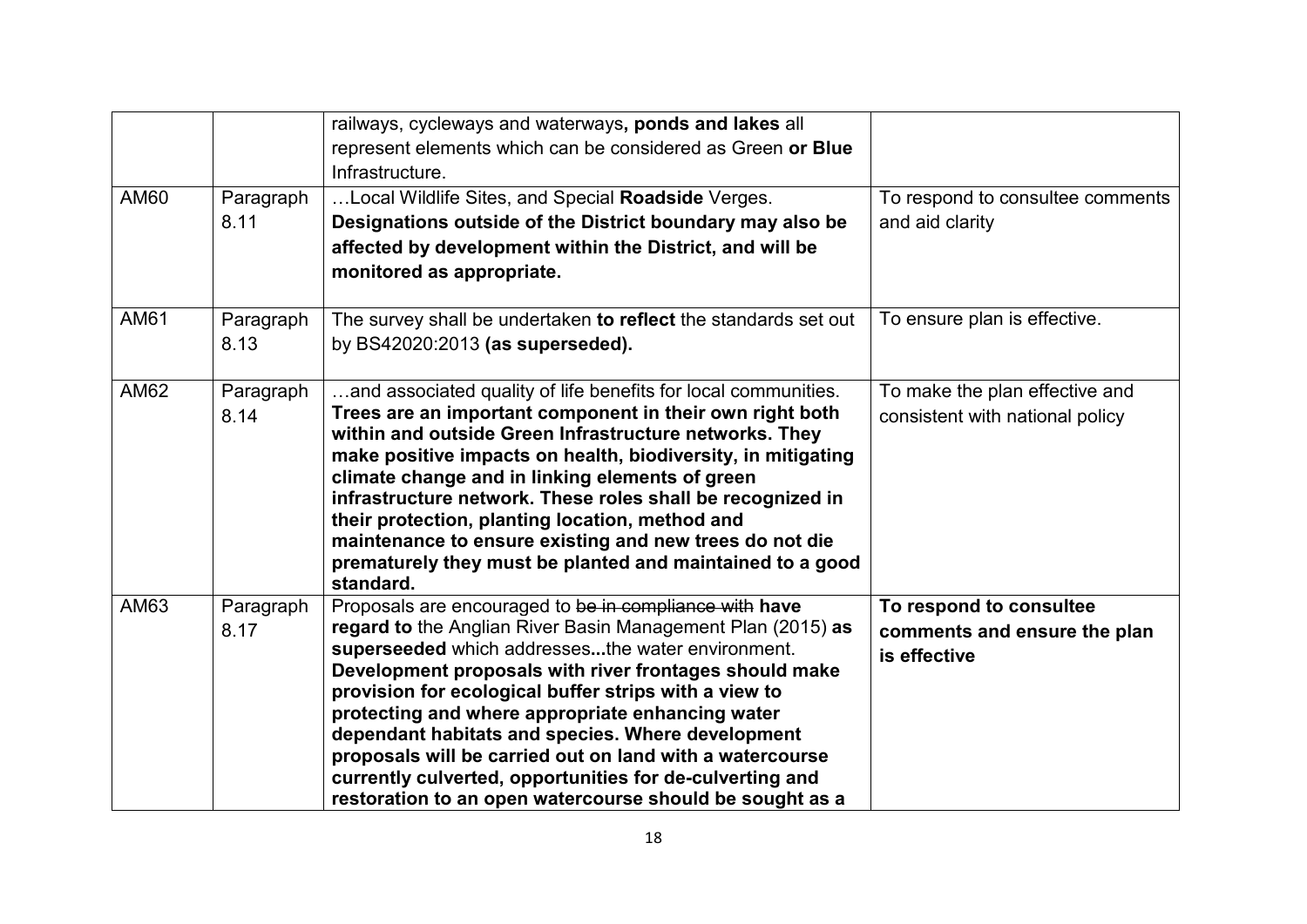|             |                                              | means of creating blue infrastructure and enhancing the<br>development site.                                                                                                                                                                                                                                                                                                                                                                        |                                                                                       |
|-------------|----------------------------------------------|-----------------------------------------------------------------------------------------------------------------------------------------------------------------------------------------------------------------------------------------------------------------------------------------------------------------------------------------------------------------------------------------------------------------------------------------------------|---------------------------------------------------------------------------------------|
| <b>AM64</b> | Paragraph<br>8.36                            | Delete whole paragraph                                                                                                                                                                                                                                                                                                                                                                                                                              | To remove references to Garden<br>Communities                                         |
| AM65        | Paragraph<br>8.46 bullet<br>point 1          | The provision and maintenance of trees to mitigate the effects of<br>air pollution and of climate change by provision of shade<br>and reduction in the heat island effect associated with<br>anticipated increased temperatures                                                                                                                                                                                                                     | To respond to the comments of<br>consultees                                           |
| AM66        | <b>New</b><br>Paragraph<br>following<br>8.49 | In 2015 the UK government joined 195 others from around<br>the world and signed the Paris Agreement. The Agreement<br>legally ratified a commitment to prevent average global<br>temperature increasing by no more than 1.5 °C. In addition<br>to the global agreement. In June 2019, parliament passed<br>legislation requiring the government to reduce the UK's net<br>emissions of greenhouse gases by 100% relative to 1990<br>levels by 2050. | To update following the passage<br>of time and ensuring the plan is<br>effective      |
| <b>AM67</b> | <b>New</b><br>Paragraph<br>following<br>8.50 | The Council declared a climate emergency in July 2019 and<br>is currently working on an update to its Climate Change<br>policy.                                                                                                                                                                                                                                                                                                                     | To update the plan and ensure<br>that it is effective                                 |
| <b>AM68</b> | Paragraph<br>8.56                            | Studies have shown that the thermal performance of housing<br>stock in Britain ranks it as one of the very lowest in the<br>European Union. Carbon emission from Britain's housing stock<br>makes up over 25% of the country's carbon emissions. Other<br>countries such as Germany have used Building Regulations                                                                                                                                  | To update text to reflect the<br>passage of time, and ensure the<br>plan is effective |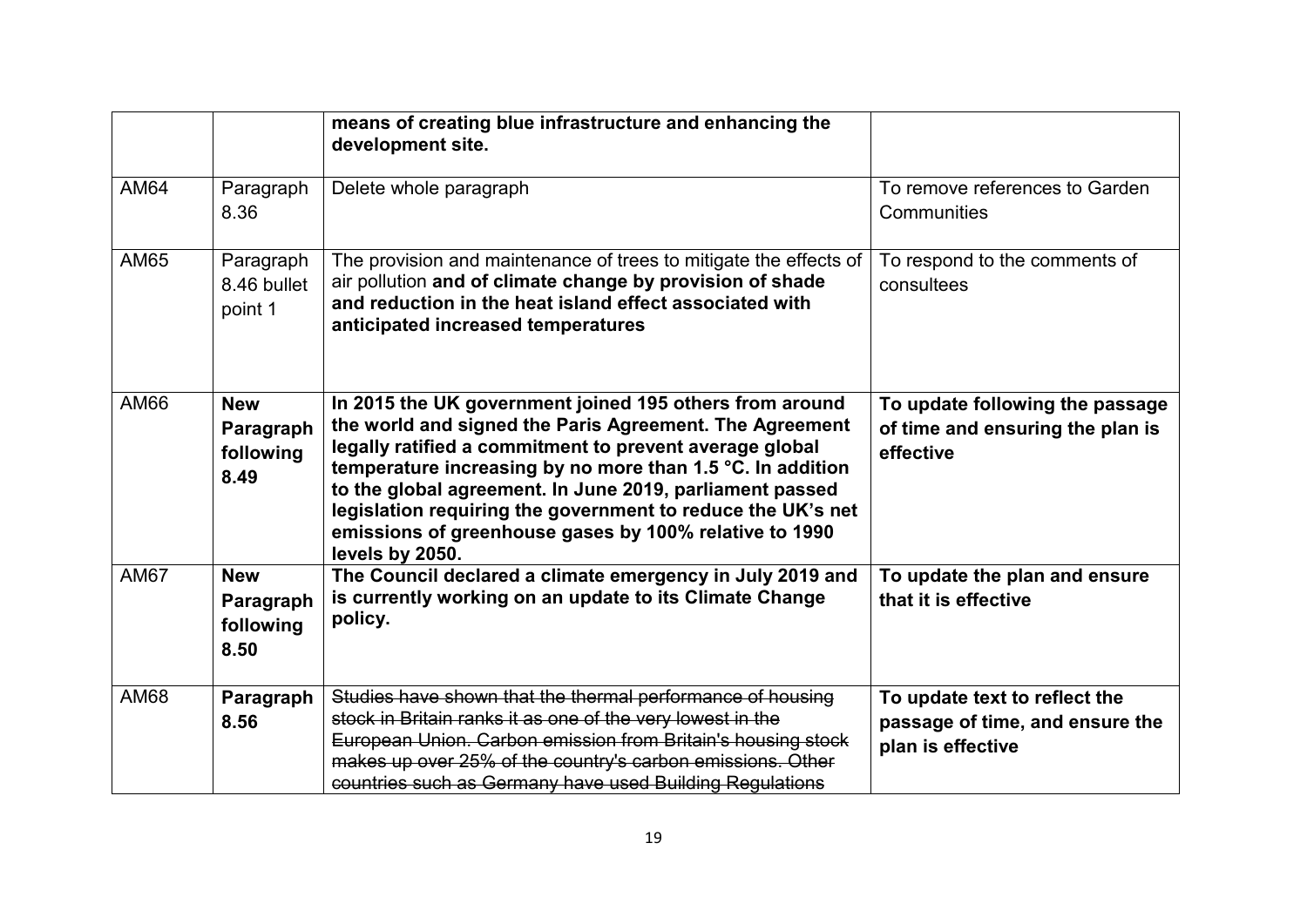|             |                                            | requiring new development to achieve efficient Passive House<br>standard to reduce utility costs. The Government follows the<br>fabric first approach by improving energy efficiency through Part<br>L of the Building Regulations. 15% of the country's<br>greenhouse gas emissions come from residential sources<br>according to the 2019 UK Greenhouse Gas Emissions:<br>Final Figures - statistical summary.                                                |                                                                              |
|-------------|--------------------------------------------|-----------------------------------------------------------------------------------------------------------------------------------------------------------------------------------------------------------------------------------------------------------------------------------------------------------------------------------------------------------------------------------------------------------------------------------------------------------------|------------------------------------------------------------------------------|
| AM69        | 8.63                                       | The Council is committed to addressing the increasing social<br>and economic concern of fuel poverty in domestic properties.<br>In 2009 2019, 16.513.1% of households in Braintree District<br>were classified as being in fuel poverty according to the Local<br>Government Association. in certain parts of the District this<br>figure almost reaches 30%. This can be addressed by<br>encouraging energy-efficiency improvements to existing<br>development | To update information following<br>the passage of time and to aid<br>clarity |
| <b>AM70</b> | 8.65                                       | Delete whole paragraph                                                                                                                                                                                                                                                                                                                                                                                                                                          | To ensure the plan is effective                                              |
| <b>AM71</b> | <b>New</b><br>paragraph<br>before<br>LPP76 | A forthcoming Supplementary Planning Document shall<br>include a review of the district in order to identify an area<br>suitable for renewable energy schemes. The document<br>shall set out the considerations to be taken into account in<br>designating such an area, and to be taken account when<br>considering specific proposals.                                                                                                                        | To ensure the plan is effective<br>and for clarity                           |
| <b>AM72</b> | Paragraph<br>8.72                          | The Environment Agency retains a strategic overview of flood<br>risk management relating to main rivers and is a statutory<br>consultee for development (other than minor development)<br>within Flood Zones 2 and 3 as well as development within the<br>river bed or within 20m of a main river. The fluvial flood risk<br>zones are mapped by the Agency and are presently being                                                                             | To update the plan following the<br>passage of time.                         |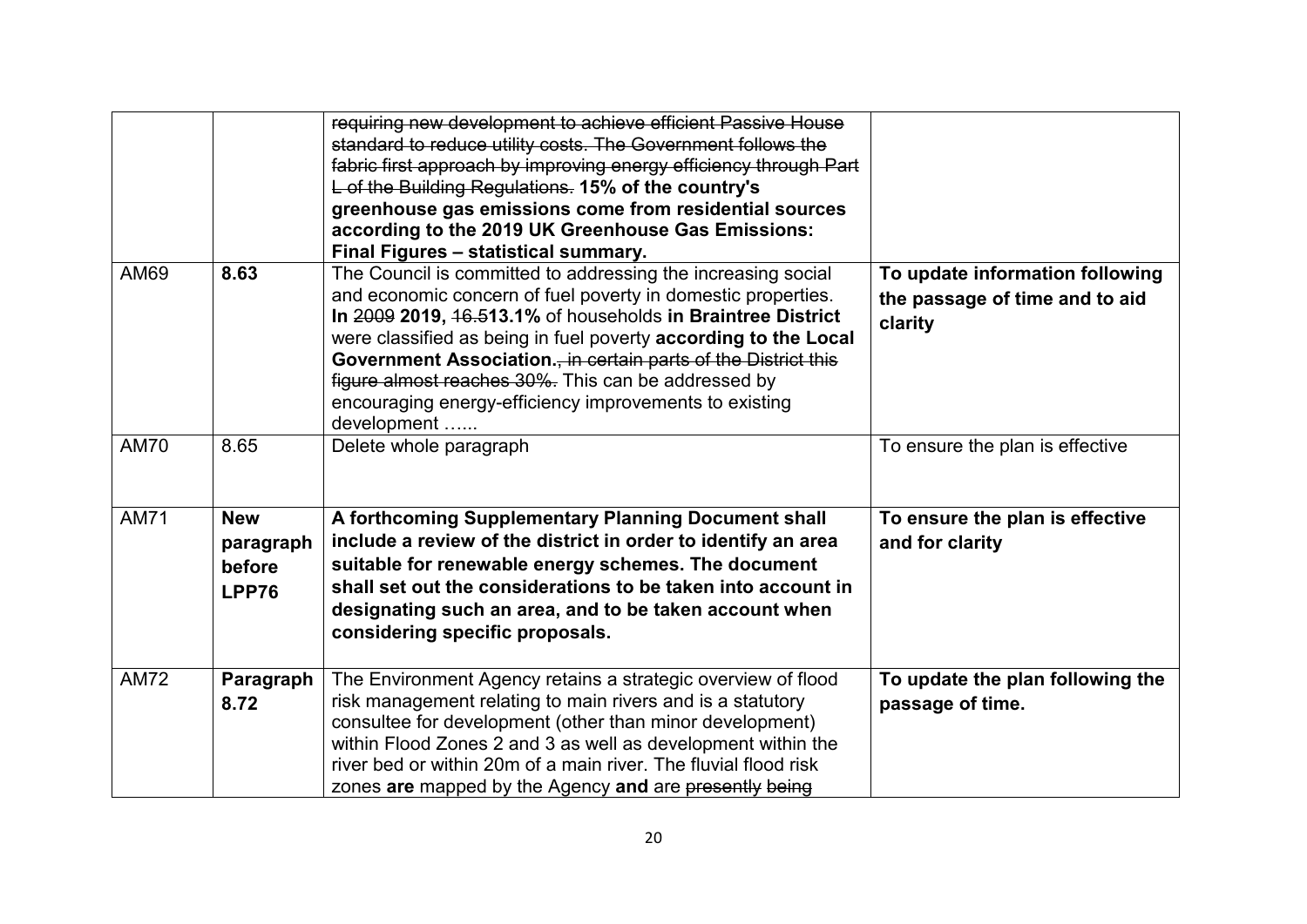|             |                                       | occasionally reviewed but the results are not yet available and<br>the Strategic Flood Risk Assessment (SFRA) is based on the<br>existing maps. Developers will be expected to use the updated<br>maps when they become available together with the up-to-date<br>climate change allowances to assess flood risk which accords<br>with the requirements of the Environment Agency and Lead<br>Local Flood Authority. |                                             |
|-------------|---------------------------------------|----------------------------------------------------------------------------------------------------------------------------------------------------------------------------------------------------------------------------------------------------------------------------------------------------------------------------------------------------------------------------------------------------------------------|---------------------------------------------|
| <b>AM73</b> | Paragraph<br>8.74                     | shall be located in accordance with the principles of the<br>sequential test approach within the site, namely to                                                                                                                                                                                                                                                                                                     | To respond to consultees and aid<br>clarity |
| <b>AM74</b> | 8.76                                  | Climate Change Risk Assessment (2012) (2017)                                                                                                                                                                                                                                                                                                                                                                         | To aid clarity                              |
| <b>AM75</b> | $8.79 - 8.80$                         | Delete paragraphs                                                                                                                                                                                                                                                                                                                                                                                                    | To aid clarity                              |
| AM76        | $8.83 - 8.85$                         | Delete paragraphs                                                                                                                                                                                                                                                                                                                                                                                                    | To aid clarity                              |
| <b>AM77</b> | Insert new<br>paragraph<br>after 8.85 | Any proposed development within 8m of a main river<br>watercourse will require an environmental permit from the<br><b>Environment Agency, and any development that could</b><br>impact the flow within an ordinary watercourse will require<br>consent from Essex County Council as Lead Local Flood<br>Authority.                                                                                                   | To aid clarity.                             |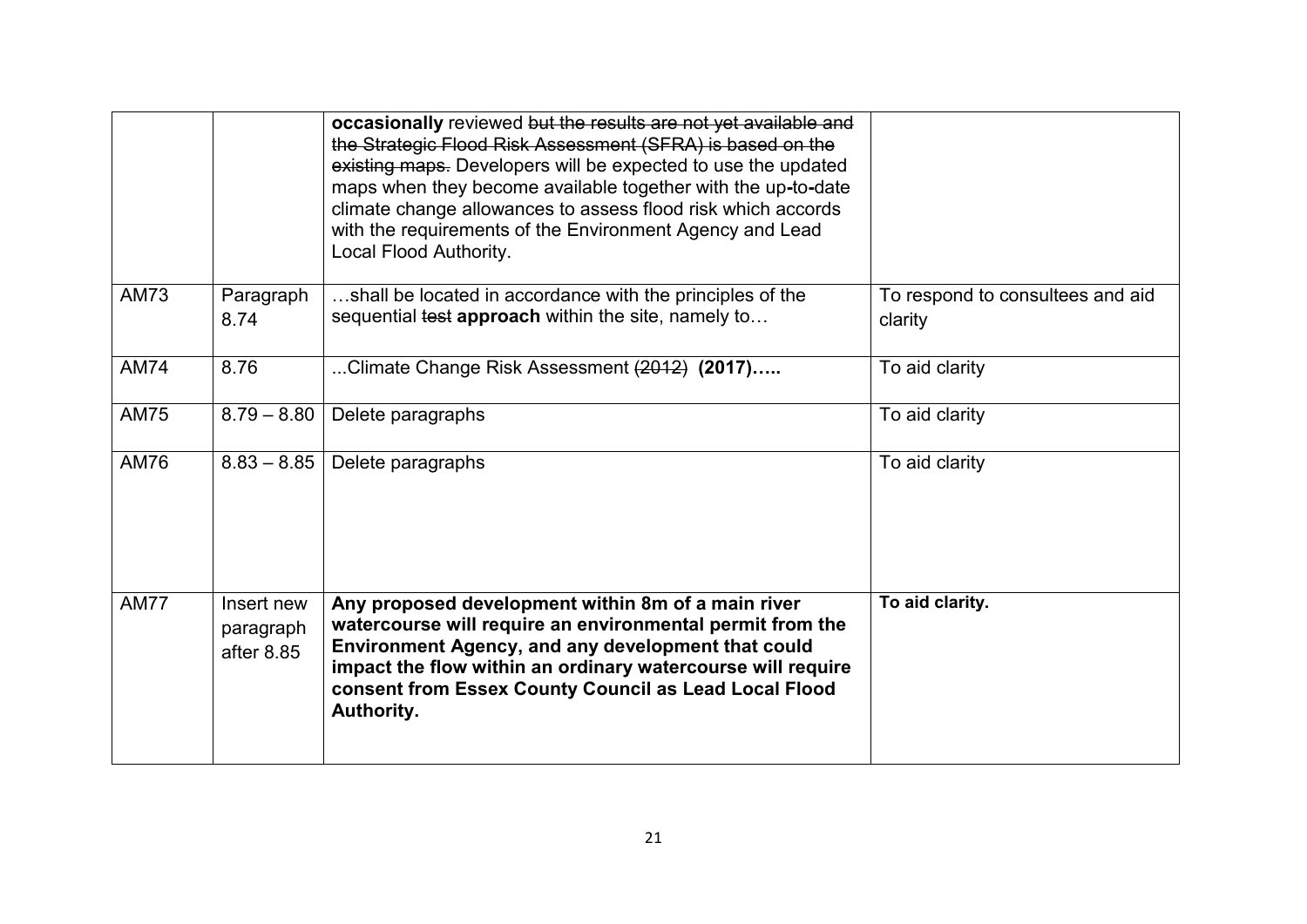| <b>AM78</b> | Insert 3<br><b>New</b><br>paragraph<br>s following<br>8.93 | SuDS techniques based on infiltration of surface water into<br>the ground may not be appropriate, in accordance with<br><b>Environment Agency policy on the protection of</b><br>groundwater, for: (i) sites within Groundwater Source<br>Protection Zones, which aim to protect groundwater from                                                                                                                                                                                                                                                                                                                                                                                 | In response to consultee<br>comments |
|-------------|------------------------------------------------------------|-----------------------------------------------------------------------------------------------------------------------------------------------------------------------------------------------------------------------------------------------------------------------------------------------------------------------------------------------------------------------------------------------------------------------------------------------------------------------------------------------------------------------------------------------------------------------------------------------------------------------------------------------------------------------------------|--------------------------------------|
|             |                                                            | pollutants: (ii) sites with known pollutants/contamination or<br>where historical usage indicates the potential presence of<br>pollutants/contamination: (iii) sites where the depth to the<br>water table is shallow and there is the risk of harm to an<br>aquifer used for drinking water supplies.                                                                                                                                                                                                                                                                                                                                                                            |                                      |
|             |                                                            | The Environment Agency's Source Protection Zone maps<br>should be checked to ensure there is no risk to<br>groundwater quality and before infiltration to groundwater<br>is permitted there should be some level of treatment before<br>surface water is infiltrated. A risk assessment should be<br>undertaken when using Infiltration components in areas of<br>contaminated land.                                                                                                                                                                                                                                                                                              |                                      |
|             |                                                            | The Braintree and Witham Surface Water Management Plan<br>(SWMP) is a framework to help understand the causes of<br>surface water flooding and agree a preferred strategy for<br>the management of surface water flood risk in Braintree<br>and Witham. In this context surface water flooding<br>describes flooding from sewers, drains, groundwater, and<br>runoff from land, ordinary watercourses and ditches that<br>occurs as a result of heavy rainfall. The SWMP identifies<br>areas and properties currently at risk of internal flooding in<br>a 1:100-year event. It outlines the residential and non-<br>residential, and infrastructure currently at risk of surface |                                      |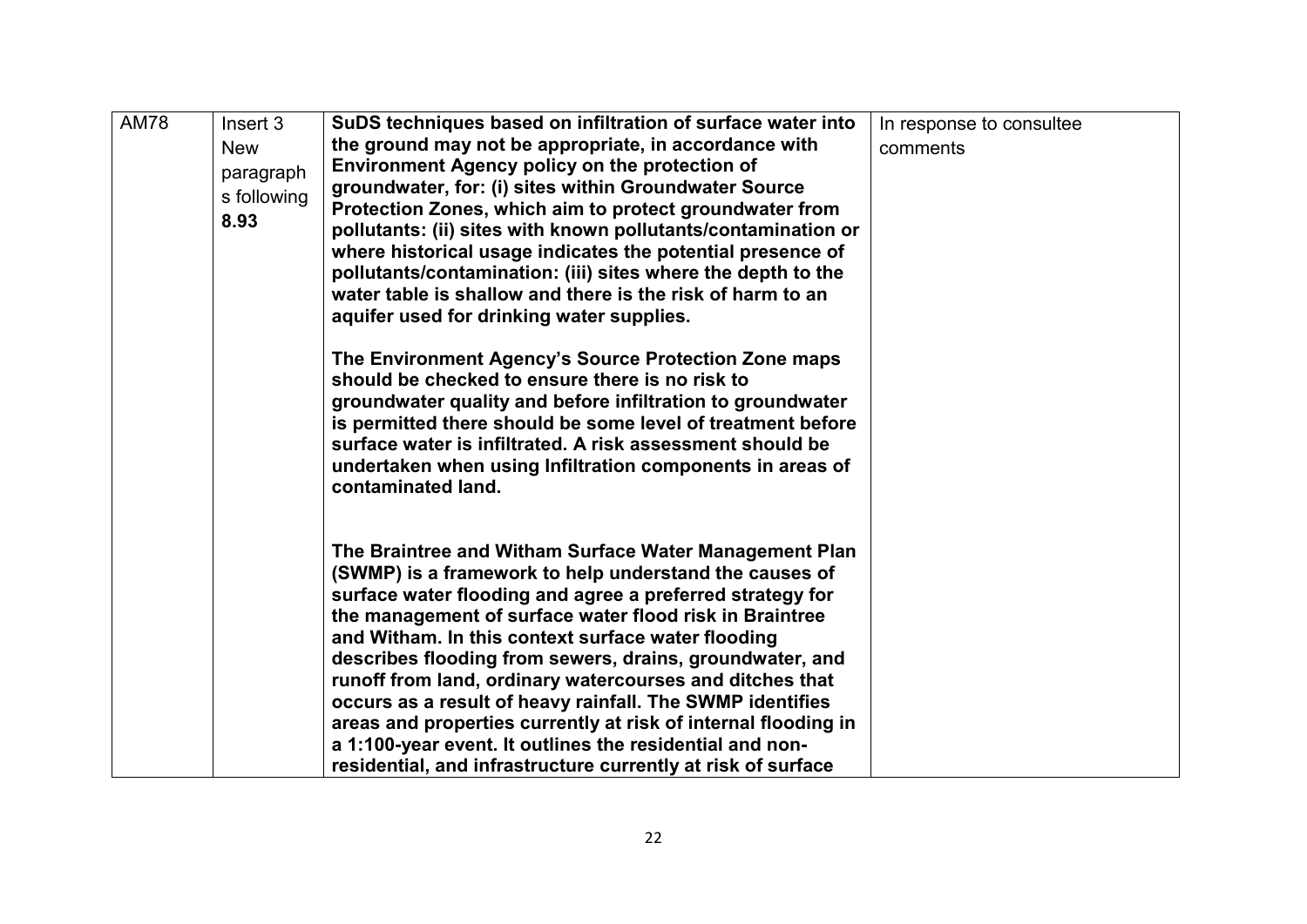|             |                                                                                             | water, ground water and ordinary watercourse flooding in<br>the SWMP area.                                                                                                                               |                                               |
|-------------|---------------------------------------------------------------------------------------------|----------------------------------------------------------------------------------------------------------------------------------------------------------------------------------------------------------|-----------------------------------------------|
| <b>AM79</b> | <b>New</b><br>paragraph<br>after 9.1                                                        | In considering the potential requirements from<br>development on ECC services and infrastructure reference<br>should be made to the ECC Developers' Guide to<br><b>Infrastructure Contributions</b>      | In response to consultee<br>comments          |
| AM80        | Glossary<br>Local<br>Communit<br>y Facilities                                               | Remove the definition of Local Community Facilities from the<br>Glossary to avoid confusion with the detail set out in paragraph<br>7.53 of the Local Plan                                               | To provide clarity                            |
| AM81        | Glossary<br>Registered<br>Parks and<br>Gardens of<br>Special<br><b>Historic</b><br>Interest | Interest compiled and maintained by <del>English</del> Heritage<br>England, that makes                                                                                                                   | To correct error                              |
| AM82        | Appendix 2                                                                                  | The Publication Draft Local Plan list of superseded policies<br>currently within the Submitted Plan as Appendix 2 to be updated<br>to correspond to any change of Policy names in Main<br>Modifications. | To ensure consistency with<br>national policy |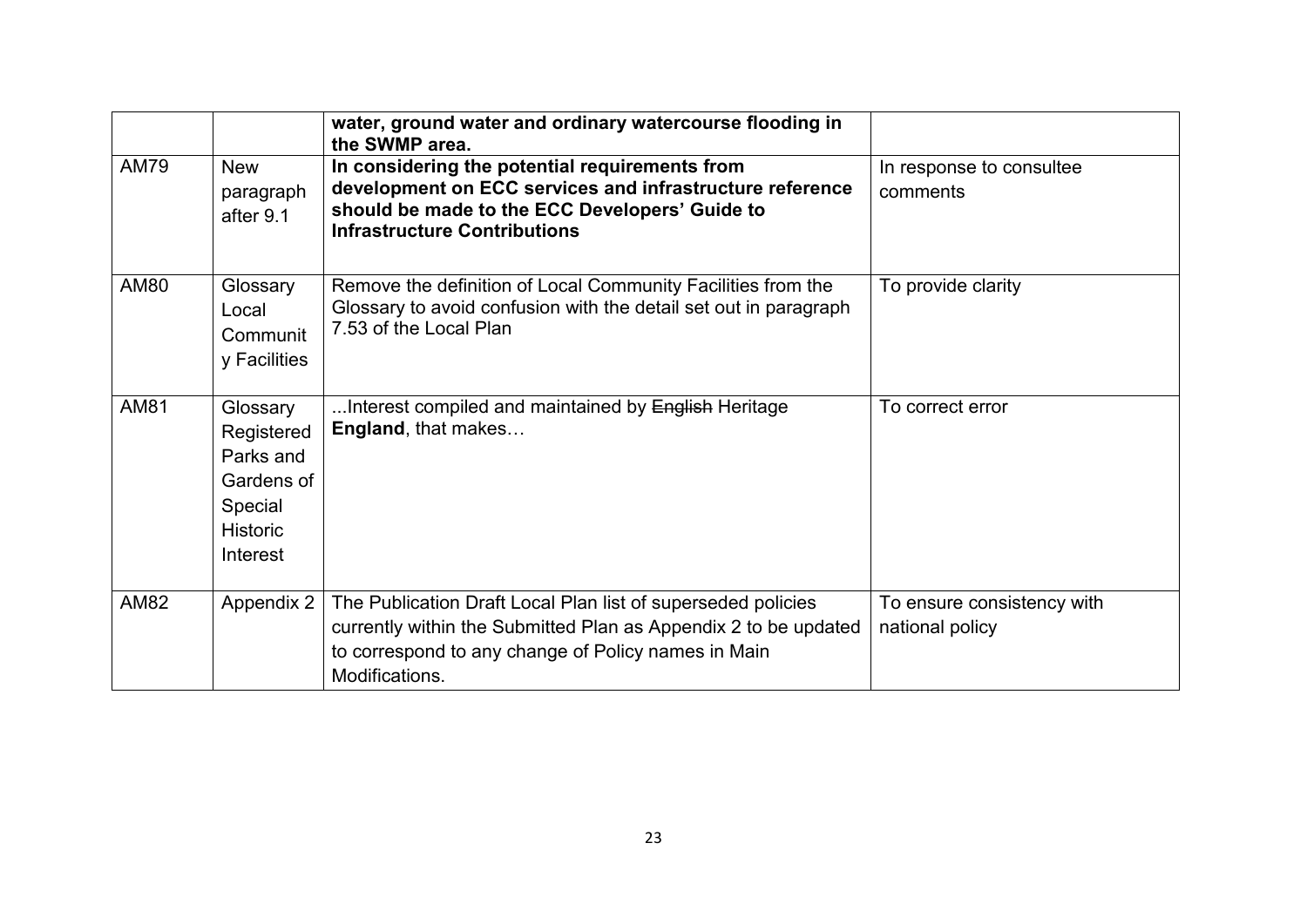## Proposed Changes on Maps

| <b>Referen</b><br>ce | Map                                              | Change                                                                      | <b>Reason</b>                                              |
|----------------------|--------------------------------------------------|-----------------------------------------------------------------------------|------------------------------------------------------------|
| MP11                 | Inset Map 1a<br><b>Braintree</b><br><b>North</b> | Remove green buffer designation around High Garrett at 17/01304/OUT         | To reflect recent planning<br>permission granted at appeal |
| MP <sub>2</sub>      | Inset Map 1a<br><b>Braintree</b><br><b>North</b> | Add site 10+ at High Garrett BOCN 135 following allocation ref 17/01304/OUT | To reflect recent planning<br>permission granted at appeal |
| MP <sub>3</sub>      | Inset Map 1a<br><b>Braintree</b><br><b>North</b> | Amend Development boundary to reflect BOCN 135 - 17/01304/OUT               | To reflect recent planning<br>permission granted at appeal |
| MP <sub>4</sub>      | Inset Map 1a<br><b>Braintree</b><br><b>North</b> | Remove BOCN130                                                              | Completed site                                             |
| MP <sub>5</sub>      | Inset Map 1a<br><b>Braintree</b><br><b>North</b> | Remove informal recreation designation North of river Blackwater            | To remove extent of Willow<br>Plantation                   |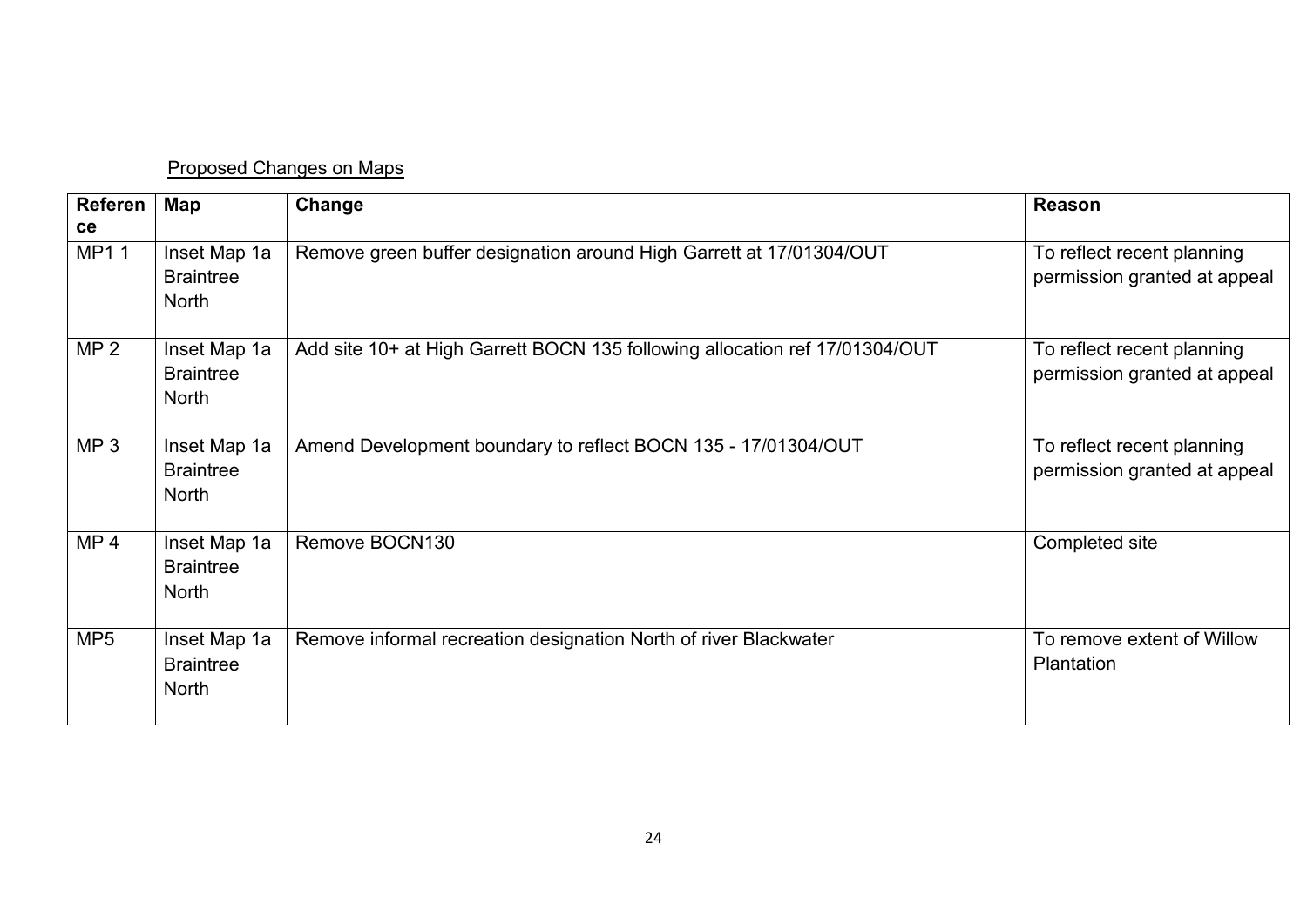| MP 6            | Inset Map 1b<br><b>Braintree</b><br>South              | To amend the extent of Hoppit Mead Local Nature Reserve                                          | To reflect current designation                           |
|-----------------|--------------------------------------------------------|--------------------------------------------------------------------------------------------------|----------------------------------------------------------|
| MP <sub>7</sub> | Inset Map 1b<br><b>Braintree</b><br>South              | Remove site BCBG 550 from the trajectory and policies map.                                       | Uncertain delivery timing                                |
| MP 8            | Inset Map 1b<br><b>Braintree</b><br>South              | Millennium Way slip roads                                                                        | To reflect permission for a<br>new road scheme           |
| MP <sub>9</sub> | Inset Map 1b<br><b>Braintree</b><br>South              | Add site BOSC 140A - North of Rayne Road to reflect 18/00092/OUT                                 | To reflect Planning<br>permission                        |
| <b>MP10</b>     | Inset Map 1b<br><b>Braintree</b><br>South              | Extend Development boundary at BOSC 140A - North of Rayne Road                                   | To reflect Planning<br>permission                        |
| MP 11           | Inset Map 1b<br><b>Braintree</b><br>South              | Remove Retail Warehousing designation and replace with Car Park designation see:<br>18/02048/FUL | To reflect Planning<br>permission                        |
| MP 12           | Inset Map 1c<br><b>Braintree</b><br><b>Town Centre</b> | Remove site BRSO 152 from the trajectory and policies map.                                       | Site is undeliverable due to<br>lack of suitable access. |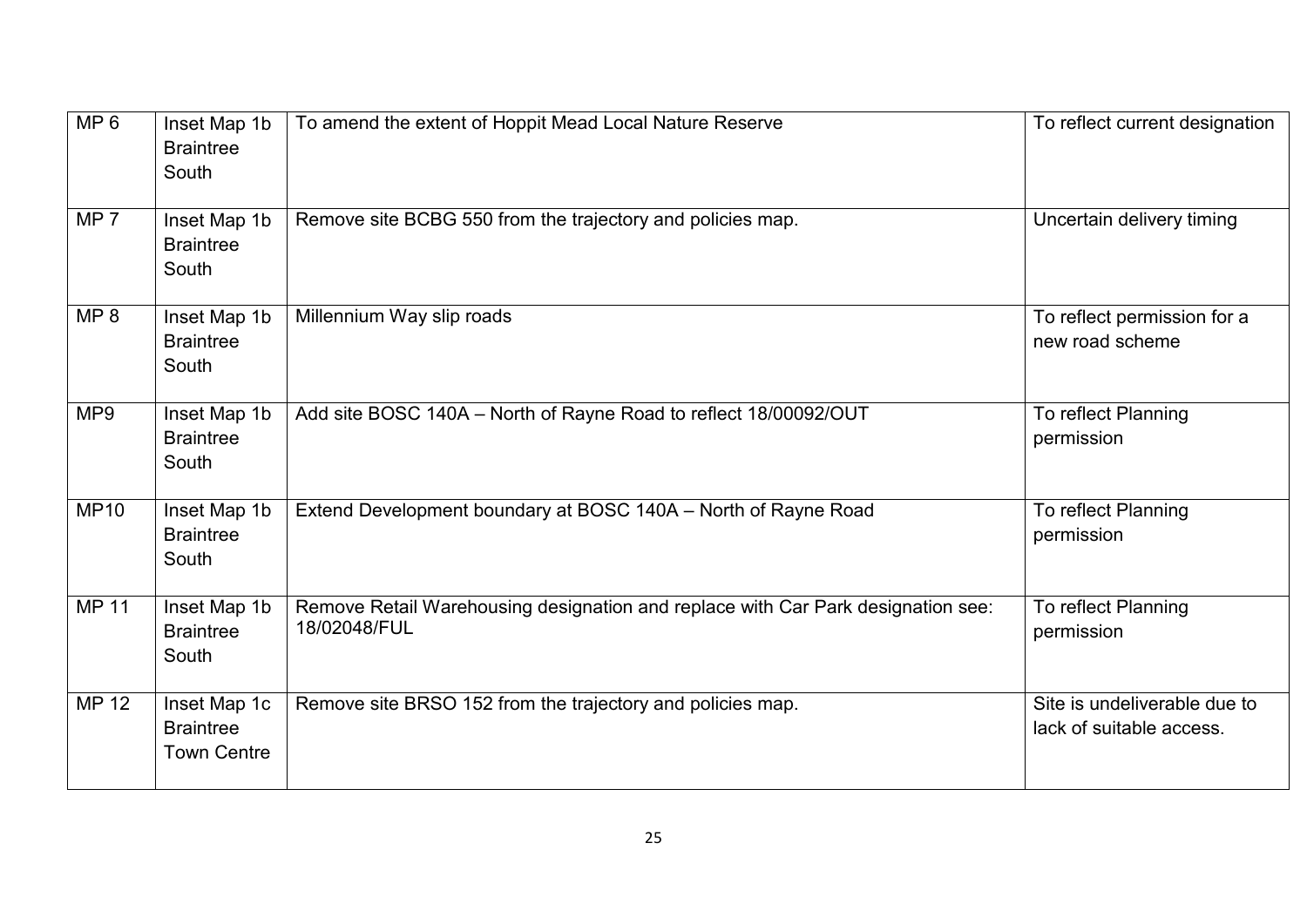| MP 13       | Inset Map 1c<br><b>Braintree</b><br><b>Town Centre</b>        | Remove residential allocation of site BRS2H                                                                                        | Site is built                                                                                         |
|-------------|---------------------------------------------------------------|------------------------------------------------------------------------------------------------------------------------------------|-------------------------------------------------------------------------------------------------------|
| <b>MP14</b> | Inset Map 1c<br><b>Braintree</b><br><b>Town Centre</b>        | Remove residential allocation of site BOB1H                                                                                        | Site is built                                                                                         |
| <b>MP15</b> | Inset Map 1c<br><b>Braintree</b><br><b>Town Centre</b>        | Remove residential allocation of site BOB 38H                                                                                      | Site is built                                                                                         |
| <b>MP16</b> | Inset Map 1c<br><b>Braintree</b><br><b>Town Centre</b>        | Remove residential allocation of site BRC 82H                                                                                      | Site is built                                                                                         |
| <b>MP17</b> | New Inset<br>Map 1d<br><b>Braintree</b><br><b>Town Centre</b> | New Map Inset 1D For High Garrett                                                                                                  | To include an area of built<br>development which is not<br>included on any other of the<br>Inset maps |
| <b>MP18</b> | Inset Map 2a<br><b>Witham North</b>                           | Amend development boundary and add residential allocation of 10 or more Land south<br>of Rickstones Road 18/02316/REM - RIVE 366B  | To reflect updated planning<br>position                                                               |
| <b>MP19</b> | Inset Map 2a<br><b>Witham North</b>                           | Remove Strategic growth location colour from Forest Road and replace with allocation<br>of Residential site of 10 or more RIVE 360 | Not a growth location                                                                                 |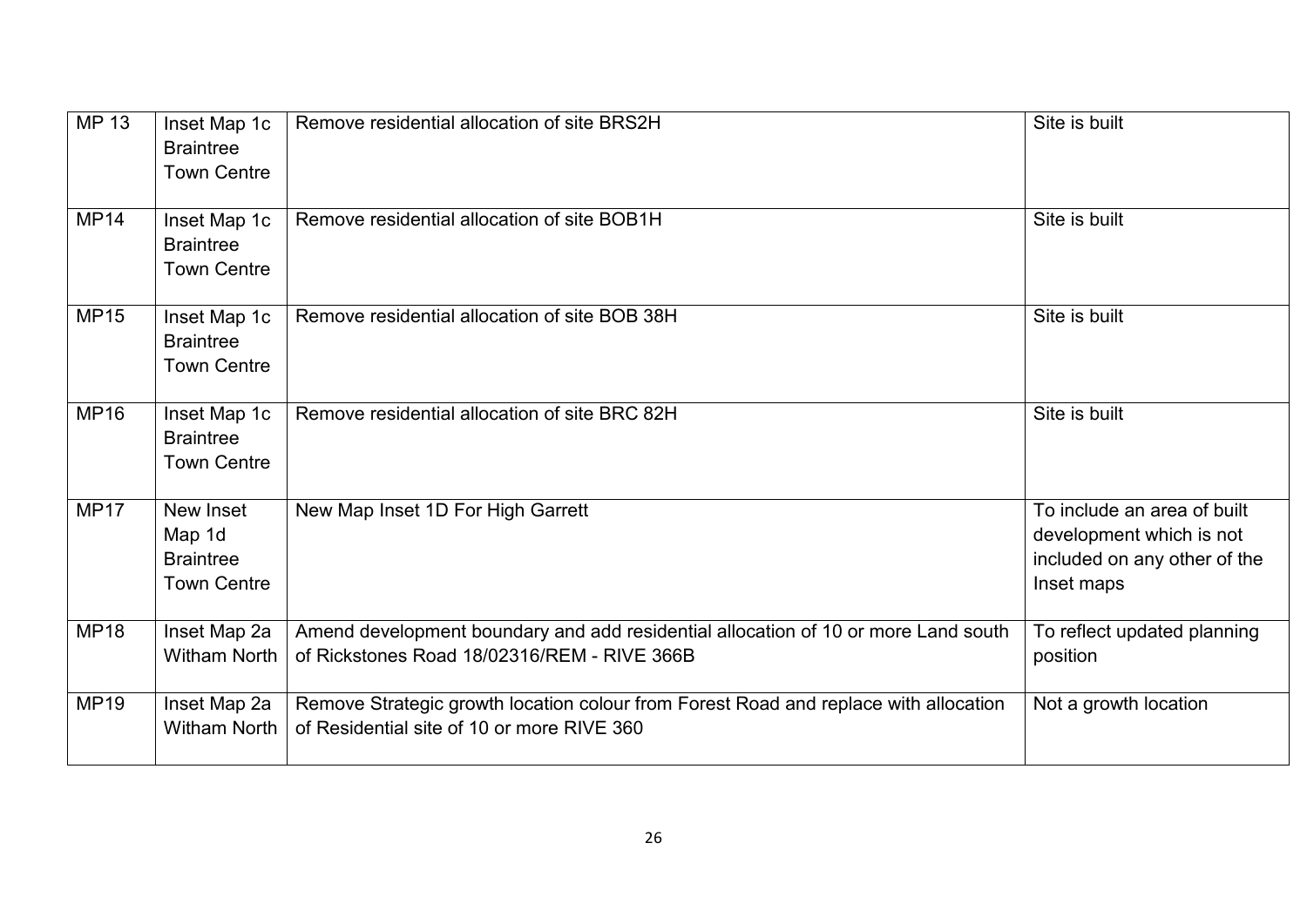| MP20        | Inset Map 2a<br><b>Witham North</b> | Remove Bra175 The Old Rectory Meadows local wildlife site                                                                         | <b>Reflect removal</b>                  |
|-------------|-------------------------------------|-----------------------------------------------------------------------------------------------------------------------------------|-----------------------------------------|
| <b>MP21</b> | Inset Map 2a<br><b>Witham North</b> | <b>Remove allocation WIN7H</b>                                                                                                    | Site is built                           |
| <b>MP22</b> | Inset Map 2b<br>Witham<br>South     | Remove Strategic growth location colour from Lodge Farm and replace with allocation<br>of Residential site of 10 or more WITC 423 | Not a growth location                   |
| MP23        | Inset Map 2b<br>Witham<br>South     | HATF315 Alter development boundary to reflect safeguarding for road infrastructure                                                | To reflect highway proposal             |
| <b>MP24</b> | Inset Map 2b<br>Witham<br>South     | Amend residential allocation of 10 or more WITC 421 Gimsons to include Gimsons<br>House in accordance with 18/02010/FUL           | To reflect updated planning<br>position |
| <b>MP25</b> | Inset Map 2b<br>Witham<br>South     | Remove residential allocation WITW 431 and reinstate Development boundary                                                         | landowner withdrawn interest            |
| <b>MP26</b> | Inset Map 2b<br>Witham<br>South     | Change extent at Whet Mead Local Nature Reserve                                                                                   | To correct mapping error                |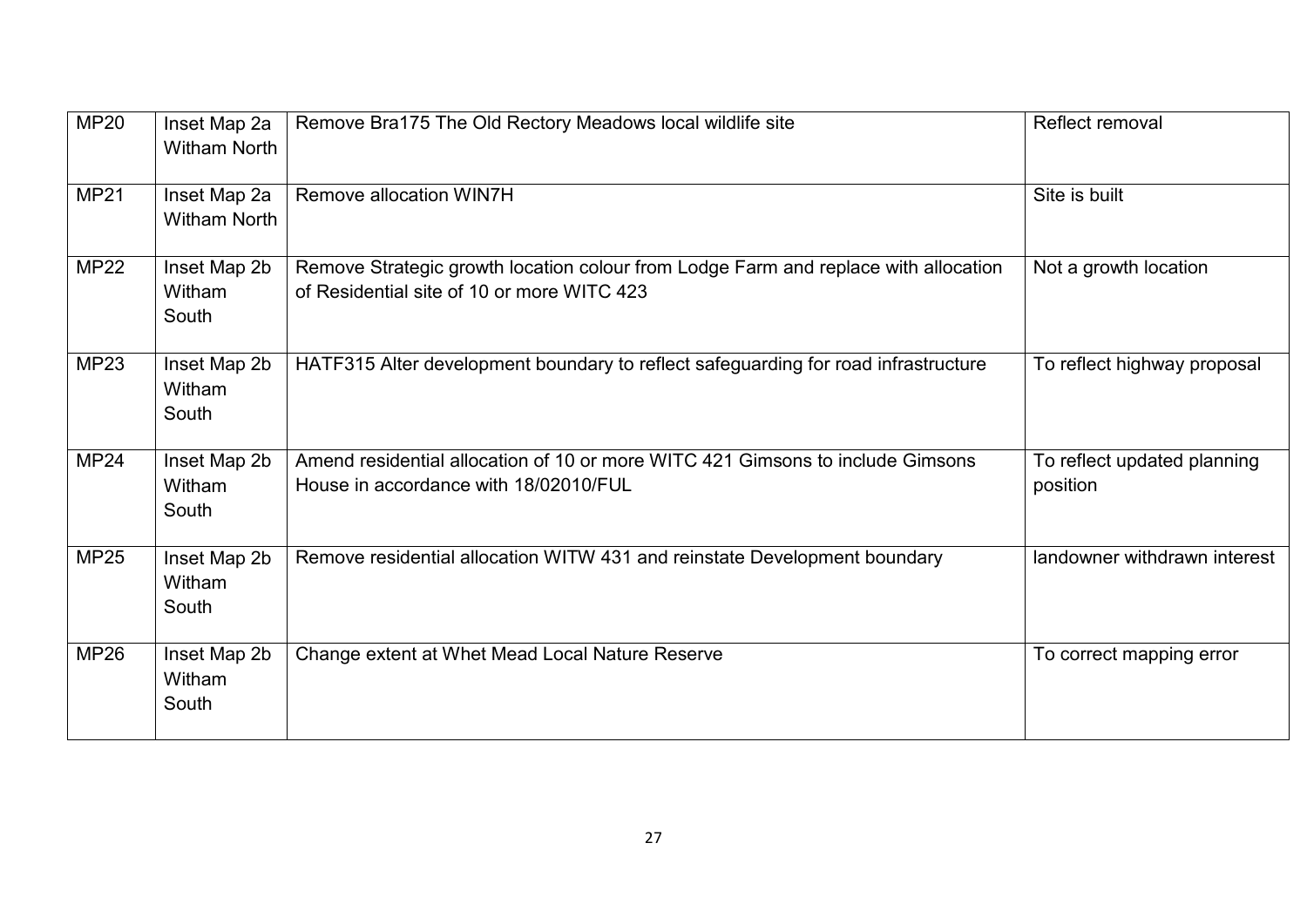| <b>MP27</b> | Inset Map 2b<br>Witham<br>South     | Remove residential allocation WITC 424                                                                      | Site completed                          |
|-------------|-------------------------------------|-------------------------------------------------------------------------------------------------------------|-----------------------------------------|
| <b>MP28</b> | Inset Map 11<br><b>Bulmer</b>       | Amend development boundary following 17/01638/FUL                                                           | To reflect updated planning<br>position |
| <b>MP29</b> | Inset Map 11<br><b>Bulmer</b>       | <b>Extend Inset</b>                                                                                         | To include additional area              |
| <b>MP30</b> | Inset Map 13<br><b>Bures Hamlet</b> | Amend development boundary and add residential allocation of 10 or more following<br>17/00582/OUT           | To reflect updated planning<br>position |
| <b>MP31</b> | Inset Map 14<br>Castle<br>Hedingham | Remove incorrect Local Nature Reserve designation South of Castle Hedingham                                 | To correct mapping error                |
| <b>MP32</b> | Inset Map 15<br>Coggeshall          | Amend development boundary and add residential allocation of 10 or more following<br>COGG182 - 20/00038/REM | To reflect updated planning<br>position |
| <b>MP33</b> | Inset Map 15<br>Coggeshall          | Remove COGG 181                                                                                             | Reflect completed site                  |
| <b>MP34</b> | Inset Map 15<br>Coggeshall          | Amend Development boundary to reflect completed COGG 181 development<br>18/01673/                           | reflect completed<br>development        |
| <b>MP35</b> | Inset Map 15<br>Coggeshall          | Add COGG182 following app ref: 17/02246/OUT & 20/00038/REM                                                  | To reflect planning<br>application      |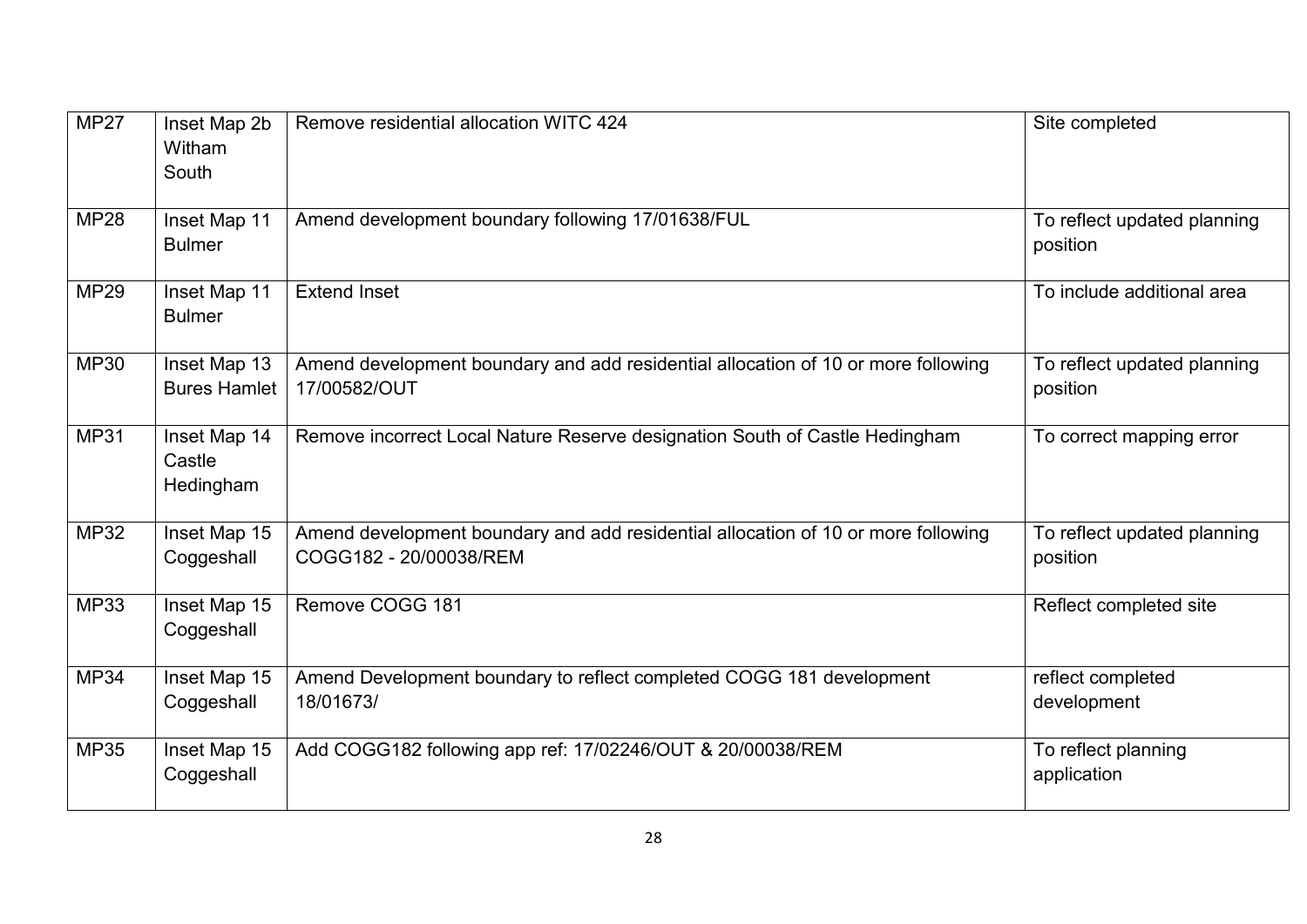| MP36        | Inset Map 15<br>Coggeshall                  | Amend Development boundary to reflect COGG 182                           | To reflect planning<br>permission |
|-------------|---------------------------------------------|--------------------------------------------------------------------------|-----------------------------------|
| <b>MP37</b> | Inset Map 15<br>Coggeshall                  | <b>Extend Inset</b>                                                      | To include additional area        |
| <b>MP38</b> | Inset Map 16<br>Coggeshall<br><b>Surrex</b> | Remove Garden Community designation                                      | To reflect Section 1              |
| <b>MP39</b> | Inset 19<br>Cressing                        | CRESS 201 (expand to include additional area) Planning ref: 18/00920/FUL | To reflect planning<br>permission |
| <b>MP40</b> | Inset 19<br>Cressing                        | <b>Extend Inset</b>                                                      | To include additional area        |
| <b>MP41</b> | Inset 20<br><b>Cressing Tye</b><br>Green    | Add site 10+ dwellings - CRESS 193 19/00739/REM                          | To reflect planning<br>permission |
| <b>MP42</b> | Inset 20<br><b>Cressing Tye</b><br>Green    | Expand village envelope to include CRESS 193                             | To reflect planning<br>permission |
| <b>MP43</b> | Inset 20<br><b>Cressing Tye</b><br>Green    | Add site 10+ CRESS 203 & CRESS 209                                       | To reflect planning<br>permission |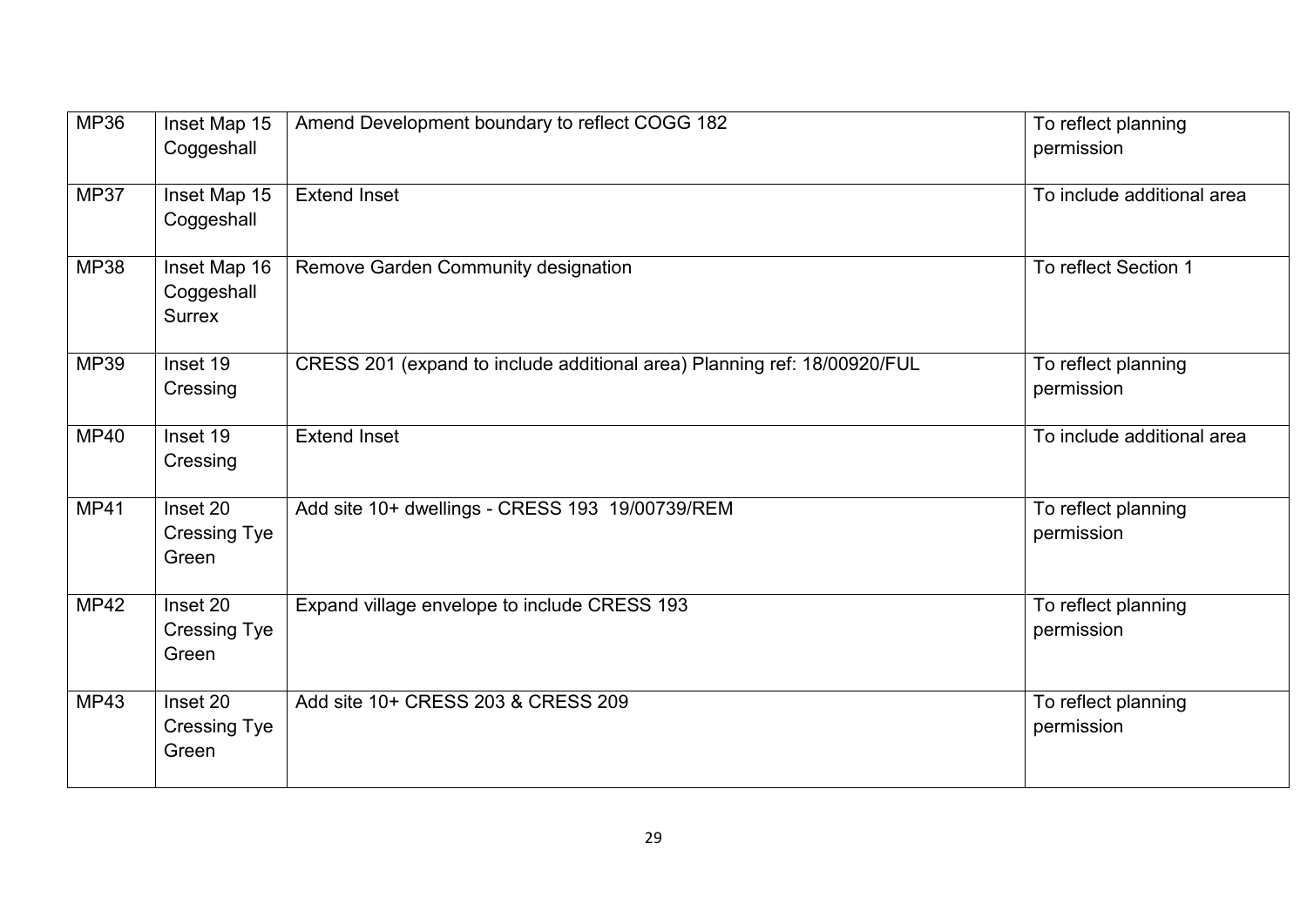| MP44        | Inset 20<br><b>Cressing Tye</b><br>Green                                    | Add Development boundary to CRESS 203 &CRESS209                                                                                                           | To reflect planning<br>permission       |
|-------------|-----------------------------------------------------------------------------|-----------------------------------------------------------------------------------------------------------------------------------------------------------|-----------------------------------------|
| <b>MP45</b> | Inset 20<br><b>Cressing Tye</b><br>Green                                    | Expend Inset area                                                                                                                                         | To include additional site              |
| MP46        | Inset Map 21<br><b>Earls Colne</b><br>and White<br><b>Colne West</b>        | Amend development boundary and add residential allocation of 10 or more and add<br>site allocation for Land West of Station Road, 18/00121/OUT - EARC 219 | To reflect updated planning<br>position |
| <b>MP47</b> | Inset Map 21<br><b>Earls Colne</b><br>and White<br><b>Colne West</b>        | Amend development boundary and add residential allocation of 10 or more Land East<br>of Morleys Road following 17/01769/OUT - EARC 705                    | To reflect updated planning<br>position |
| <b>MP48</b> | <b>Inset Map 21</b><br><b>Earls Colne</b><br>and White<br><b>Colne West</b> | <b>Extend Inset</b>                                                                                                                                       | To include additional area              |
| <b>MP49</b> | Inset Map<br>21A Earls<br>Colne and<br><b>White Colne</b><br>East           | Add designation North of Earls Colne East - Colne Valley Local Nature Reserve                                                                             | To add missing LNG<br>designation       |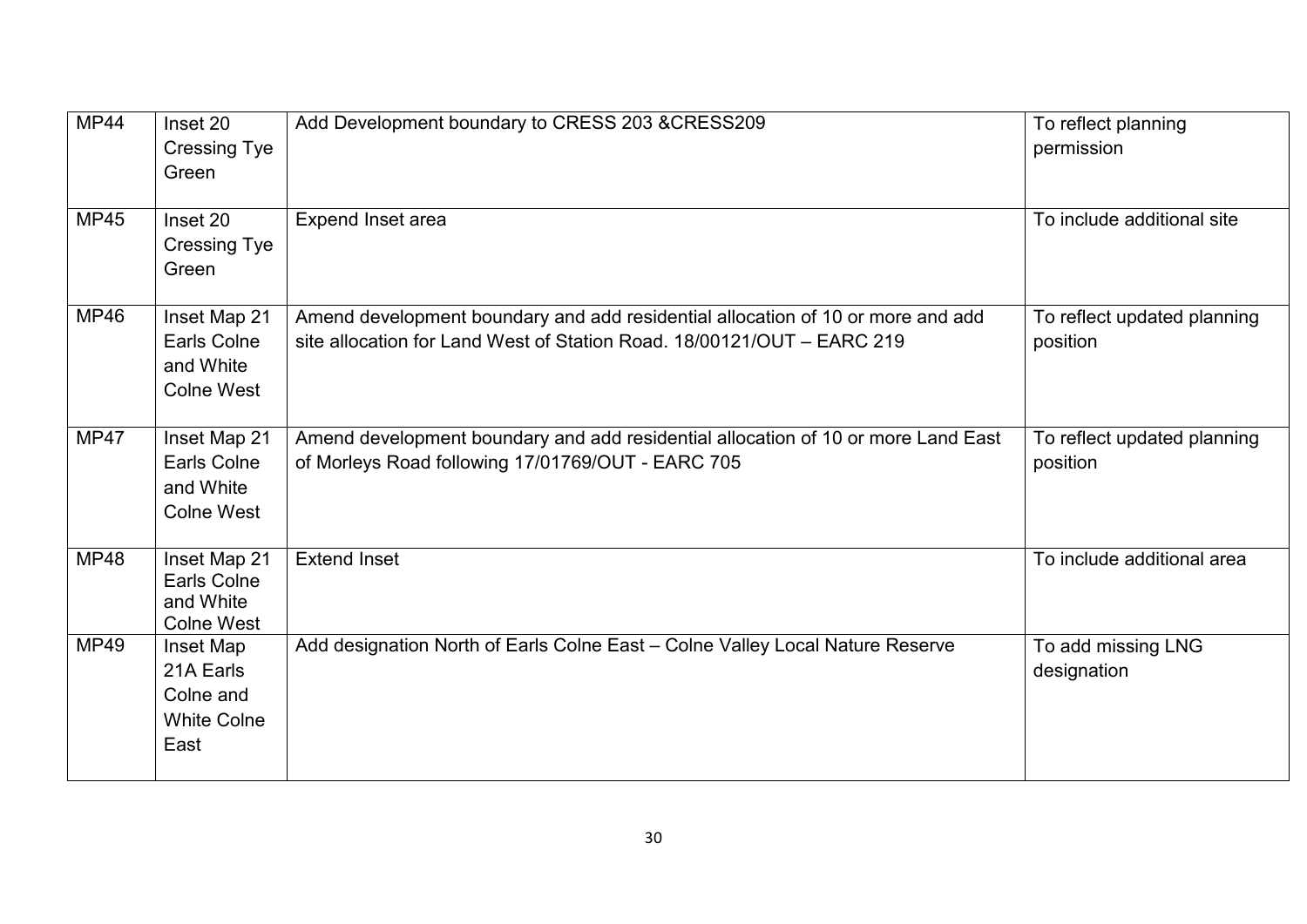| <b>MP50</b> | Inset Map<br>21A Earls<br>Colne and<br><b>White Colne</b><br>East    | Amend development boundary and add residential allocation of 10 or more Land R/O<br>Tey Road Road following 18/00214/OUT - EARC 218                 | To reflect updated planning<br>position                |
|-------------|----------------------------------------------------------------------|-----------------------------------------------------------------------------------------------------------------------------------------------------|--------------------------------------------------------|
| <b>MP51</b> | Inset Map 21<br><b>Earls Colne</b><br>and White<br><b>Colne West</b> | <b>Extend Inset</b>                                                                                                                                 | To include additional area<br>(adjustment re Inset 21) |
| <b>MP52</b> | Inset Map 23<br>Feering                                              | <b>Amend Formal Rec</b>                                                                                                                             | correct extent error                                   |
| <b>MP53</b> | Inset Map 23<br>Feering                                              | Amend FEER 233 to show FEER 233A Residential 10+ and FEER 233B Growth<br>Location following 16/00569/OUT                                            | To reflect updated planning<br>position                |
| <b>MP54</b> | Inset Map 24<br>Finchingfield                                        | Amend development boundary and add residential allocation of 10 or more following<br>18/01442/OUT - FINC 235                                        | To reflect updated planning<br>position                |
| <b>MP55</b> | Inset Map 24<br>Finchingfield                                        | Amend development boundary and add residential allocation of 10 or more following<br>19/00069/OUT - FINC 708                                        | To reflect updated planning<br>position                |
| <b>MP56</b> | Inset Map 24<br>Finchingfield                                        | <b>Extend Inset Area</b>                                                                                                                            | To include additional areas                            |
| <b>MP57</b> | Inset Map 27<br>Gosfield and<br>Airfield                             | Amend development boundary and add residential allocation at Land off The Street,<br>South of The Limes, Gosfield following 18/02007/FUL - GOSF 251 | To reflect updated planning<br>permission              |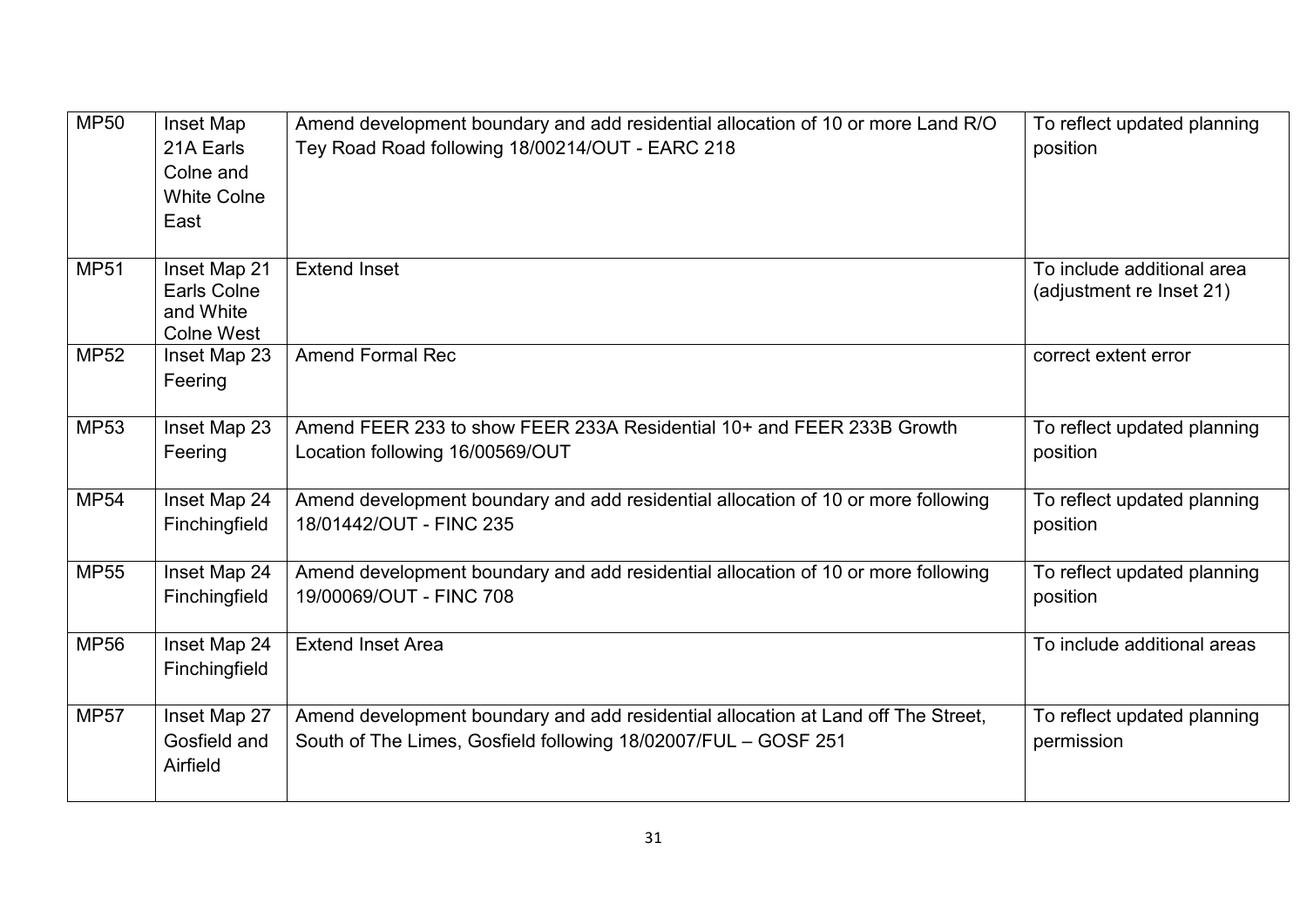| <b>MP58</b> | Inset Map 27<br>Gosfield and<br>Airfield                          | Amend development boundary and add residential allocation at Land West of<br>Hedingham Road, Gosfield following 17/01066/OUT - GOSF 253 | To reflect updated planning<br>permission |
|-------------|-------------------------------------------------------------------|-----------------------------------------------------------------------------------------------------------------------------------------|-------------------------------------------|
| <b>MP59</b> | Inset Map 28<br>Great<br><b>Bardfield</b>                         | Remove 10+ site GRBA 255A<br>Amend boundary of cemetray and churchyard                                                                  | Site completed                            |
| <b>MP60</b> | Inset Map 28<br>Great<br><b>Bardfield</b>                         | Amend development boundary to reflect built area GRBA255A                                                                               | To reflect new homes                      |
| <b>MP61</b> | Inset Map 29<br><b>Great Notley</b><br>and Black<br><b>Notley</b> | Remove residential allocation BLA115                                                                                                    | Site completed                            |
| <b>MP62</b> | Inset Map 29<br><b>Great Notley</b><br>and Black<br>Notley        | Remove petrol Station from BLAN 633                                                                                                     | No longer looking to re-<br>develop       |
| <b>MP63</b> | Inset Map 29<br><b>Great Notley</b><br>and Black<br><b>Notley</b> | Replace allotment designation with Employment Policy Area                                                                               | To reflect LDO covering site              |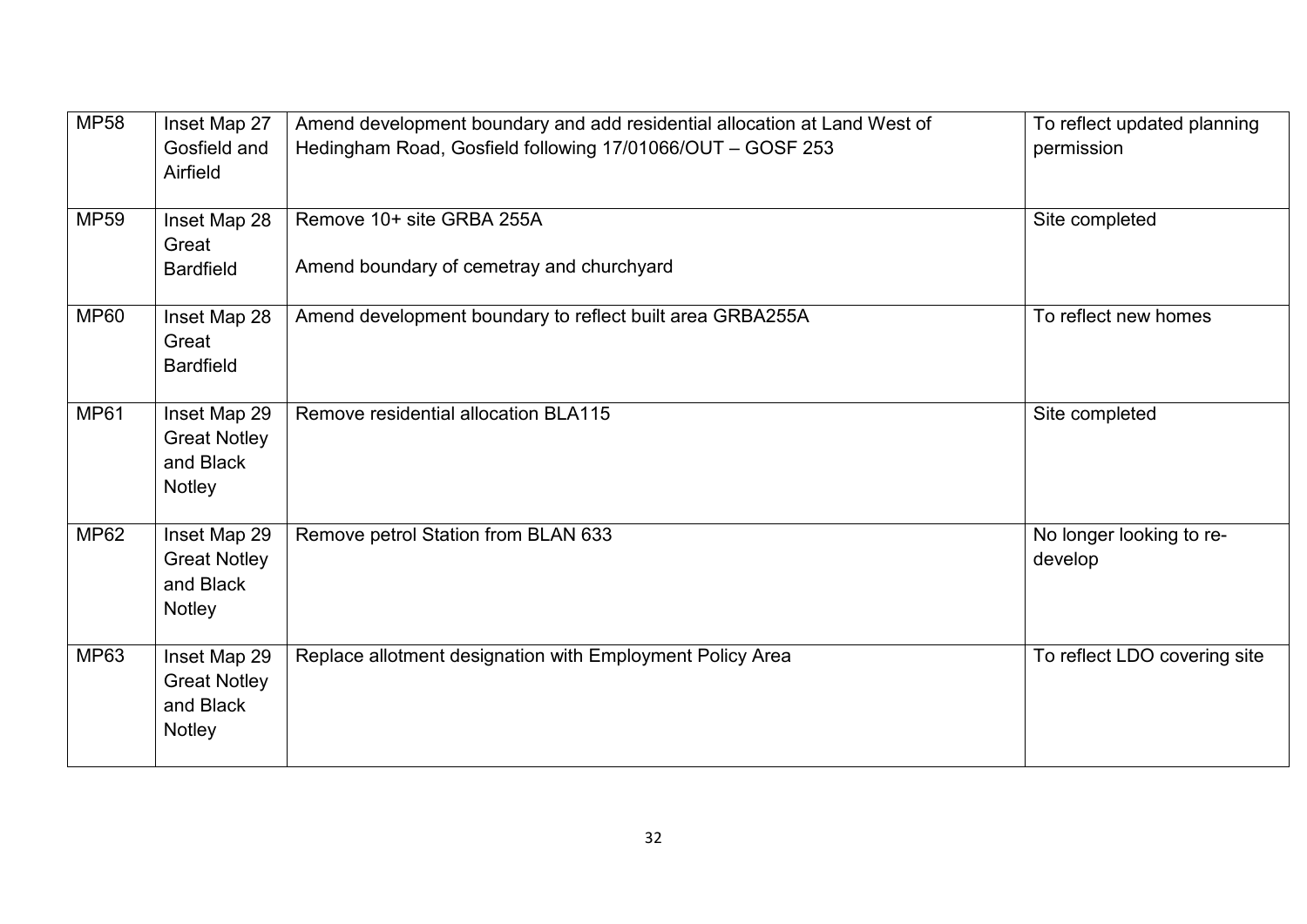| <b>MP64</b> | Inset 31<br><b>Great Saling</b> | Remove Garden Community designation                                                                                                                  | <b>Reflect Section 1</b>                   |
|-------------|---------------------------------|------------------------------------------------------------------------------------------------------------------------------------------------------|--------------------------------------------|
| <b>MP65</b> | Inset 31<br><b>Great Saling</b> | Historic Parks & Garden extent altered                                                                                                               | To reflect designation update              |
| <b>MP66</b> | Inset 31<br><b>Great Saling</b> | Amend Inset area to include larger extent                                                                                                            | To include updated area                    |
| <b>MP67</b> | Inset Map 34<br>Halstead        | Removal of HAS16H                                                                                                                                    | To reflect completions. No<br>longer 10+   |
| <b>MP68</b> | Inset Map 34<br>Halstead        | Amend development boundary at Land North of Oak Road, Halstead and add<br>residential allocations of 10 or more following 18/01876/OUT - HATR 306    | To reflect updated planning<br>permission  |
| <b>MP69</b> | Inset Map 34<br>Halstead        | Amend development boundary at Land West of Mount Hill, Halstead and add<br>residential allocations of 10 or more following 18/00774/OUT - HATR 304   | To reflect updated planning<br>permission  |
| <b>MP70</b> | Inset Map 34<br><b>Halstead</b> | Amend development boundary at Land East of Sudbury Road, Halstead and add<br>residential allocations of 10 or more following 18/01749/FUL - HASA 293 | To reflect the current area                |
| <b>MP71</b> | Inset Map 34<br>Halstead        | Remove Local Wildlife Site Bra150 Slow Cottage Meadow                                                                                                | The designation has since<br>been removed. |
| <b>MP72</b> | Inset Map 34<br>Halstead        | Amend development boundary to reflect 20/01483/FUL (part HATR 305)                                                                                   | To reflect updated planning<br>permission  |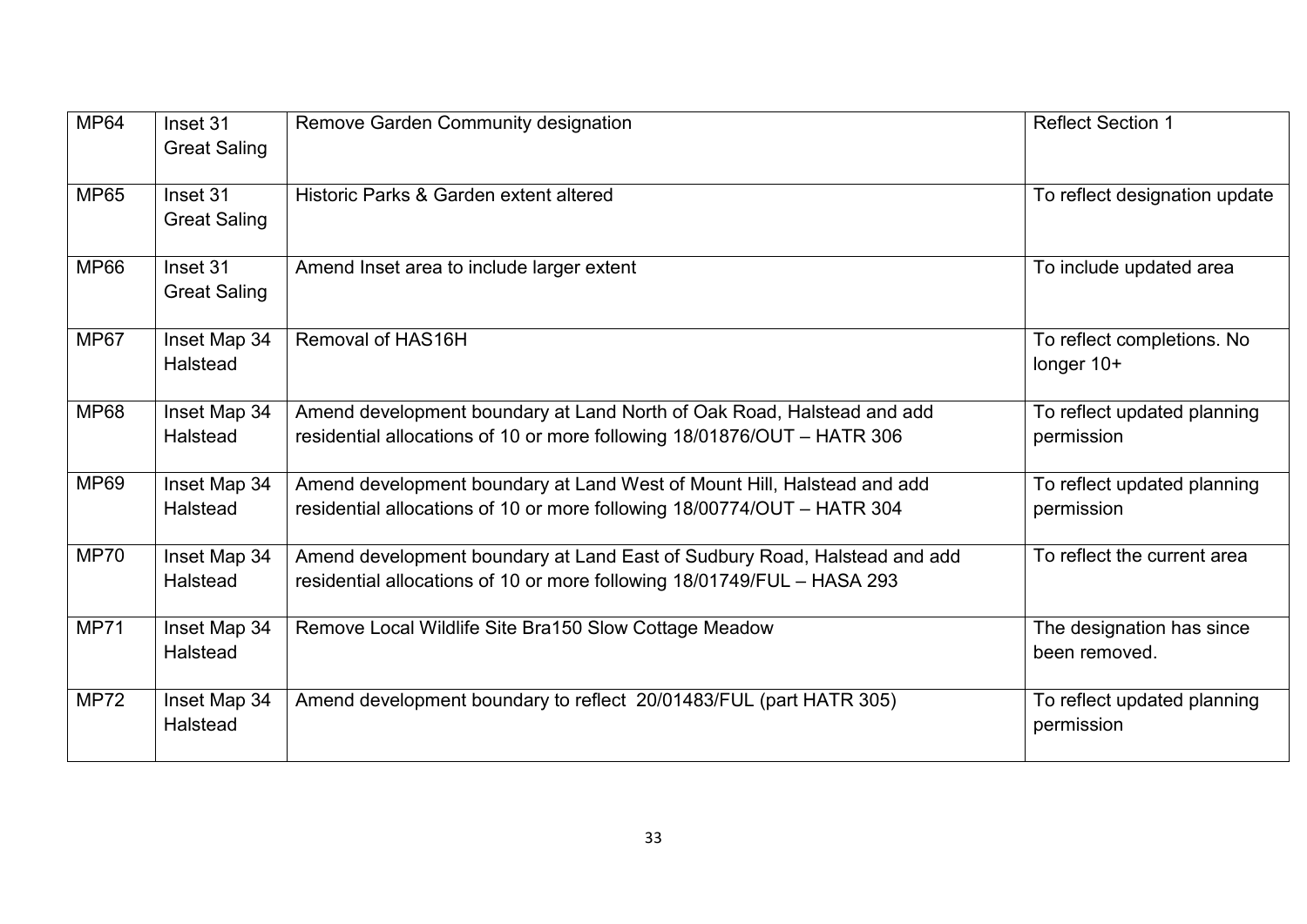| <b>MP73</b> | Inset Map 34<br><b>Halstead</b>            | Amend extent local Wildlife site Bra 149 – Chapel Hill Meadow (in progress following<br>see 20/01483/FUL)                                                                       | Map update still awaited -<br>external source                                                    |
|-------------|--------------------------------------------|---------------------------------------------------------------------------------------------------------------------------------------------------------------------------------|--------------------------------------------------------------------------------------------------|
| <b>MP74</b> | Inset Map 35<br>Halstead                   | Amend allotment allocation boundary - Hedingham Road.                                                                                                                           | Requested by landowner -<br>confirmed by the Halstead &<br><b>District Horticultural Society</b> |
| <b>MP75</b> | Inset Map 36<br><b>Hatfield</b><br>Peverel | Amend comprehensive development area to reflect permissions                                                                                                                     | To reflect updated planning<br>permission                                                        |
| <b>MP76</b> | Inset Map 36<br>Hatfield<br>Peverel        | Residential allocation of Former Area Dairy 16/02096/OUT - HATF608 and include<br>within development boundary                                                                   | To reflect updated planning<br>permission                                                        |
| <b>MP77</b> | Inset Map 36<br>Hatfield<br>Peverel        | Residential allocation of Sorrells Field 17/00973/FUL - HATF 313 and include within<br>development boundary                                                                     | To reflect updated planning<br>permission                                                        |
| <b>MP78</b> | Inset Map 36<br><b>Hatfield</b><br>Peverel | Residential allocation of Bury Farm 17/00341/OUT - HATF 630 and include within<br>development boundary                                                                          | To reflect updated planning<br>permission                                                        |
| <b>MP79</b> | Inset Map 36<br>Hatfield<br>Peverel        | Amend development boundary and add residential allocation of 10 or more Land north<br>east of Gleneagles Way 16/02156/OUT - HATF 317 and include within development<br>boundary | To reflect updated planning<br>permission                                                        |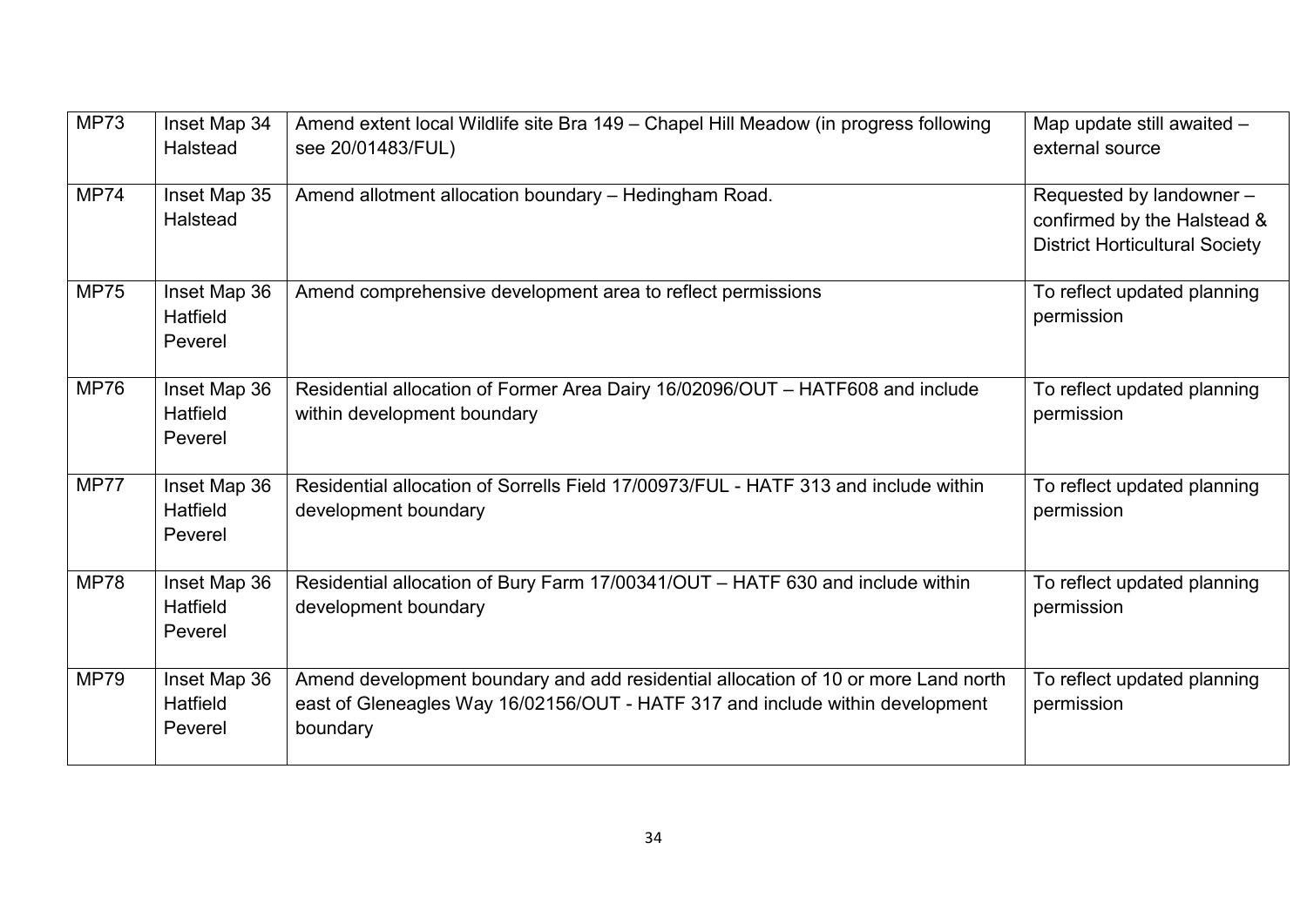| <b>MP80</b> | Inset Map 36<br>Hatfield<br>Peverel           | Amend development boundary and add residential allocation of 10 or more Land south<br>of Stonepath Drive 20/01906/REM - HATF 314 and include within development<br>boundary | To reflect updated planning<br>permission                       |
|-------------|-----------------------------------------------|-----------------------------------------------------------------------------------------------------------------------------------------------------------------------------|-----------------------------------------------------------------|
| <b>MP81</b> | Inset Map 38<br><b>Kelvedon</b>               | Amend development boundary Land adj Watering Farm and add residential allocation<br>of 10 or more following 17/02271/OUT - KELV 626                                         | To reflect updated planning<br>permission                       |
| <b>MP82</b> | Inset Map 38<br>Kelvedon                      | Amend Conservation Area boundary                                                                                                                                            | To reflect revised<br>conservation area appraisal<br>agreed.    |
| <b>MP83</b> | Inset Map 52<br>Shalford<br><b>Church End</b> | Amend development boundary to reflect 18/00113/FUL                                                                                                                          | To reflect planning<br>permission                               |
| <b>MP84</b> | Inset Map 52<br>Shalford<br><b>Church End</b> | Amend Inset area to include larger development area                                                                                                                         | To reflect updated planning<br>permission                       |
| <b>MP85</b> | Inset Map 53<br>Sible<br>Hedingham            | Remove three incorrectly mapped Local Nature Reserve designations South, North<br>East and East of Sible Hedingham                                                          | To correct error on the<br>plotting of Local Nature<br>Reserves |
| <b>MP86</b> | Inset Map 53<br>Sible<br>Hedingham            | Remove the residential site allocation for 10 or more on the 'Premdor site' – SIB2H &<br>SIB <sub>2CH</sub>                                                                 | The site has been completed                                     |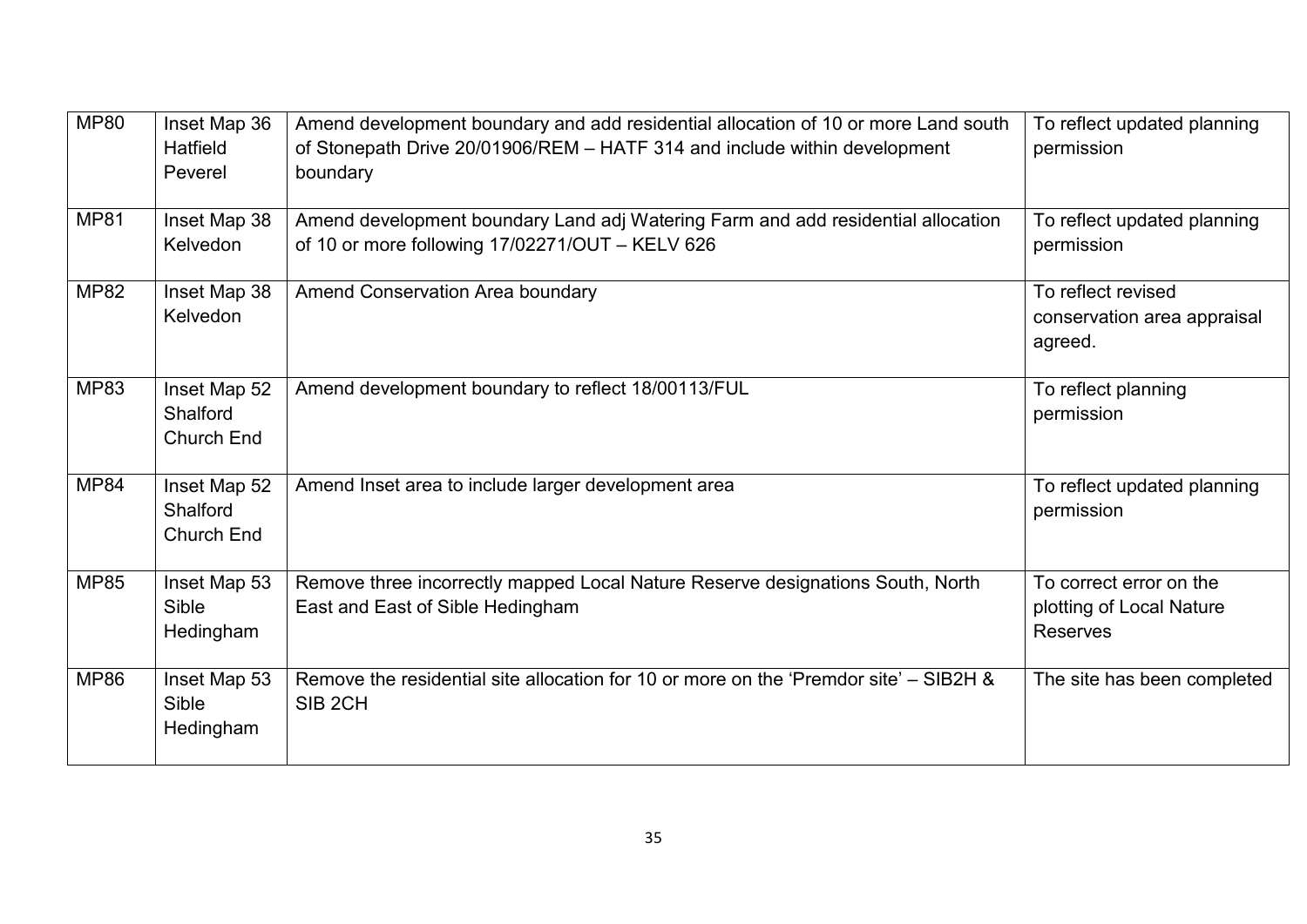| <b>MP87</b> | Inset Map 54<br>Silver End                         | Amend development boundary and add residential allocation of 10 or more Land South<br>of the Garden Field 18/00442/OUT - SILV 383 | To reflect updated planning<br>permission          |
|-------------|----------------------------------------------------|-----------------------------------------------------------------------------------------------------------------------------------|----------------------------------------------------|
| <b>MP88</b> | Inset Map 54<br><b>Silver End</b>                  | Amend development boundary and add residential allocation of 10 or more Land East<br>of Boars Tye Road 16/01653/OUT - SILV 386    | To reflect updated planning<br>permission          |
| <b>MP89</b> | Inset Map 54<br><b>Silver End</b>                  | Remove residential allocation SILV 385                                                                                            | Site completed                                     |
| <b>MP90</b> | Inset Map 54<br><b>Silver End</b>                  | Remove residential allocation SIL7H                                                                                               | Site completed                                     |
| <b>MP91</b> | Inset Map 54<br><b>Silver End</b>                  | <b>Extend Inset</b>                                                                                                               | To include additional areas                        |
| <b>MP92</b> | Inset Map 57<br><b>Steeple</b><br><b>Bumpstead</b> | Add flood zone maps                                                                                                               | Omitted in error                                   |
| <b>MP93</b> | Inset Map 58<br><b>Stisted</b>                     | Amend development boundary following 18/01665/OUT Land Off Rectory Road Stisted                                                   | To reflect updated planning<br>permission          |
| <b>MP94</b> | Inset Map 58<br><b>Stisted</b>                     | <b>Extend Inset</b>                                                                                                               | To include additional areas                        |
| <b>MP95</b> | Inset Map 61<br><b>Sturmer West</b><br>and Helions | Add Haverhill Railway Walks Local Nature Reserve                                                                                  | To add a Local Nature<br>Reserve omitted in error. |